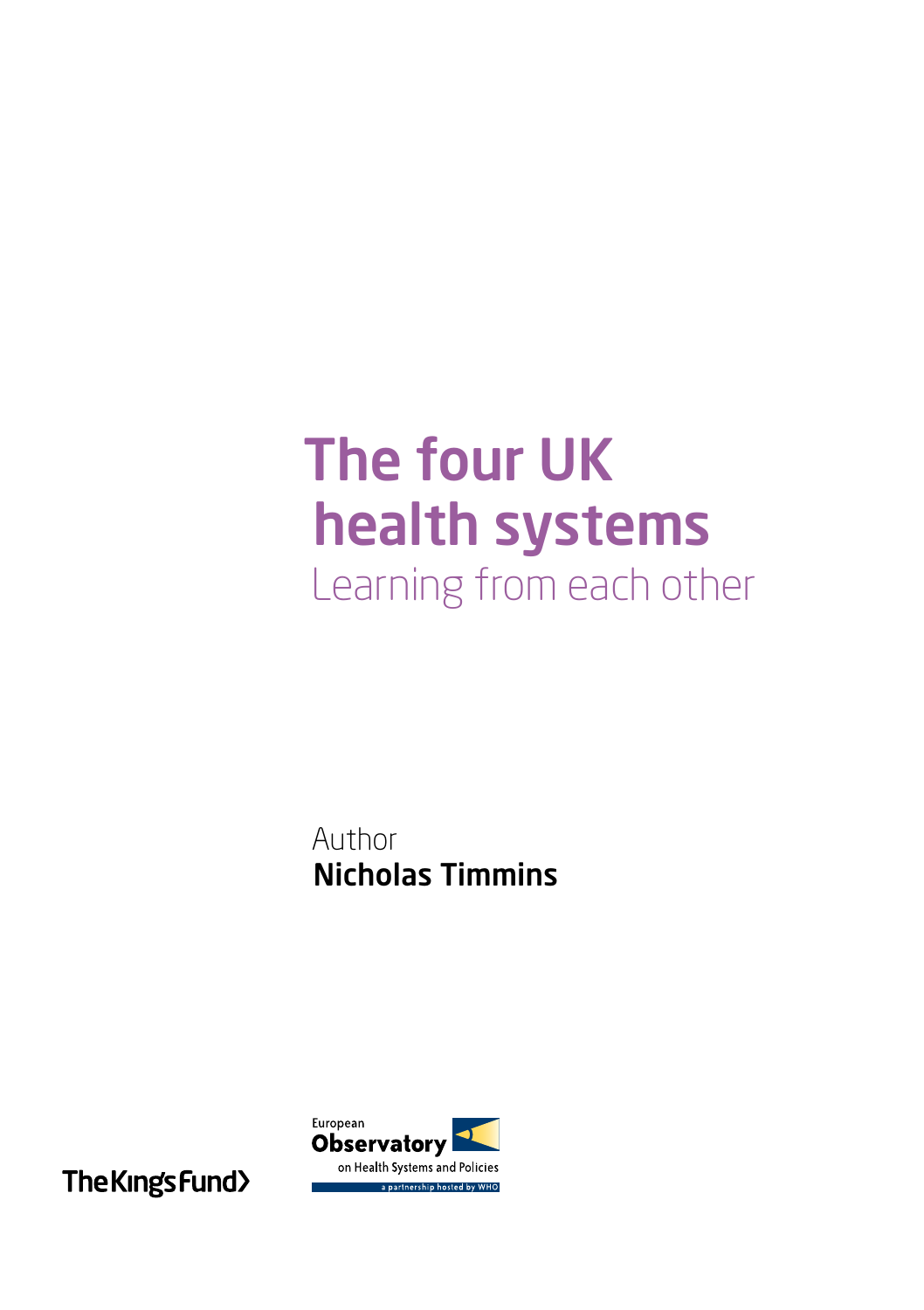The King's Fund is an

independent charity working to improve health and health care in England. We help to shape policy and practice through research and analysis; develop individuals, teams and organisations; promote understanding of the health and social care system; and bring people together to learn, share knowledge and debate. Our vision is that the best possible care is available to all.

Published by The King's Fund 11–13 Cavendish Square London W1G 0AN Tel: 020 7307 2591 Fax: 020 7307 2801 <www.kingsfund.org.uk>

© The King's Fund 2013

First published 2013 by The King's Fund

Charity registration number: 1126980

All rights reserved, including the right of reproduction in whole or in part in any form

ISBN: 978 1 909029 09 5

A catalogue record for this publication is available from the British Library

Available from: The King's Fund 11–13 Cavendish Square London W1G 0AN Tel: 020 7307 2591 Fax: 020 7307 2801 Email: publications@kingsfund.org.uk www.kingsfund.org.uk/publications

Edited by Anna Brown

Typeset by Grasshopper Design Company

Printed in the UK by The King's Fund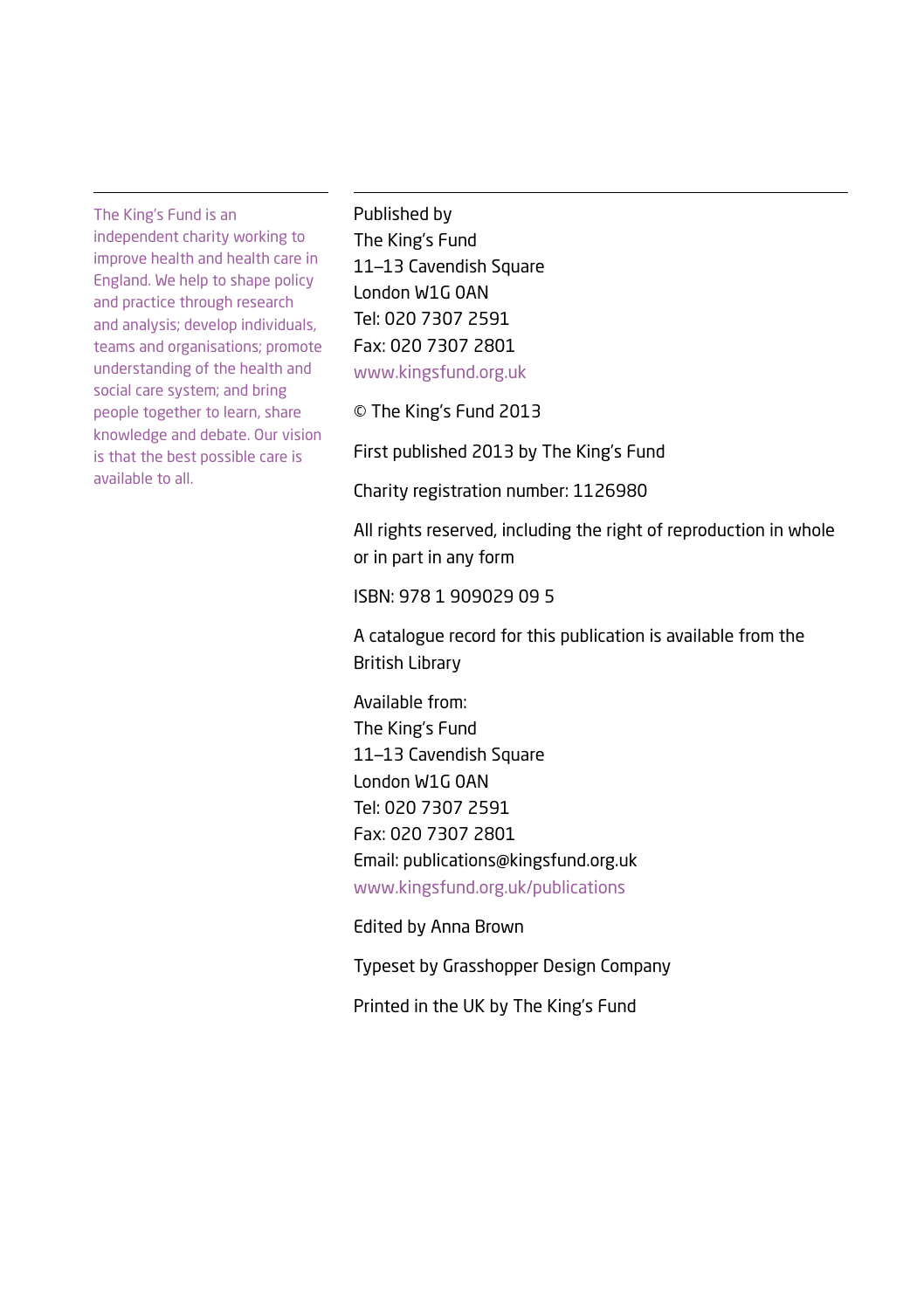# **Contents**

| <b>About the author</b>               | iv             |
|---------------------------------------|----------------|
| <b>Preface</b>                        | $\mathsf{V}$   |
| <b>Introduction</b>                   | 1              |
| <b>Changes since devolution</b>       | 3              |
| Finance                               | $\overline{7}$ |
| <b>Politics</b>                       | 9              |
| <b>Lessons and opportunities</b>      | 13             |
| Markets and personal care             | 13             |
| Targets and public service agreements | 13             |
| Data and transparency                 | 14             |
| Health technology assessment          | 15             |
| Inspection and regulation             | 15             |
| Public health                         | 16             |
| Workforce and size                    | 16             |
| Integrated care                       | 17             |
| Prescription and car park charges     | 18             |
| Hospital reconfiguration              | 19             |
| Management and bureaucracy            | 20             |
| <b>Conclusion</b>                     | 22             |
| <b>References</b>                     | 24             |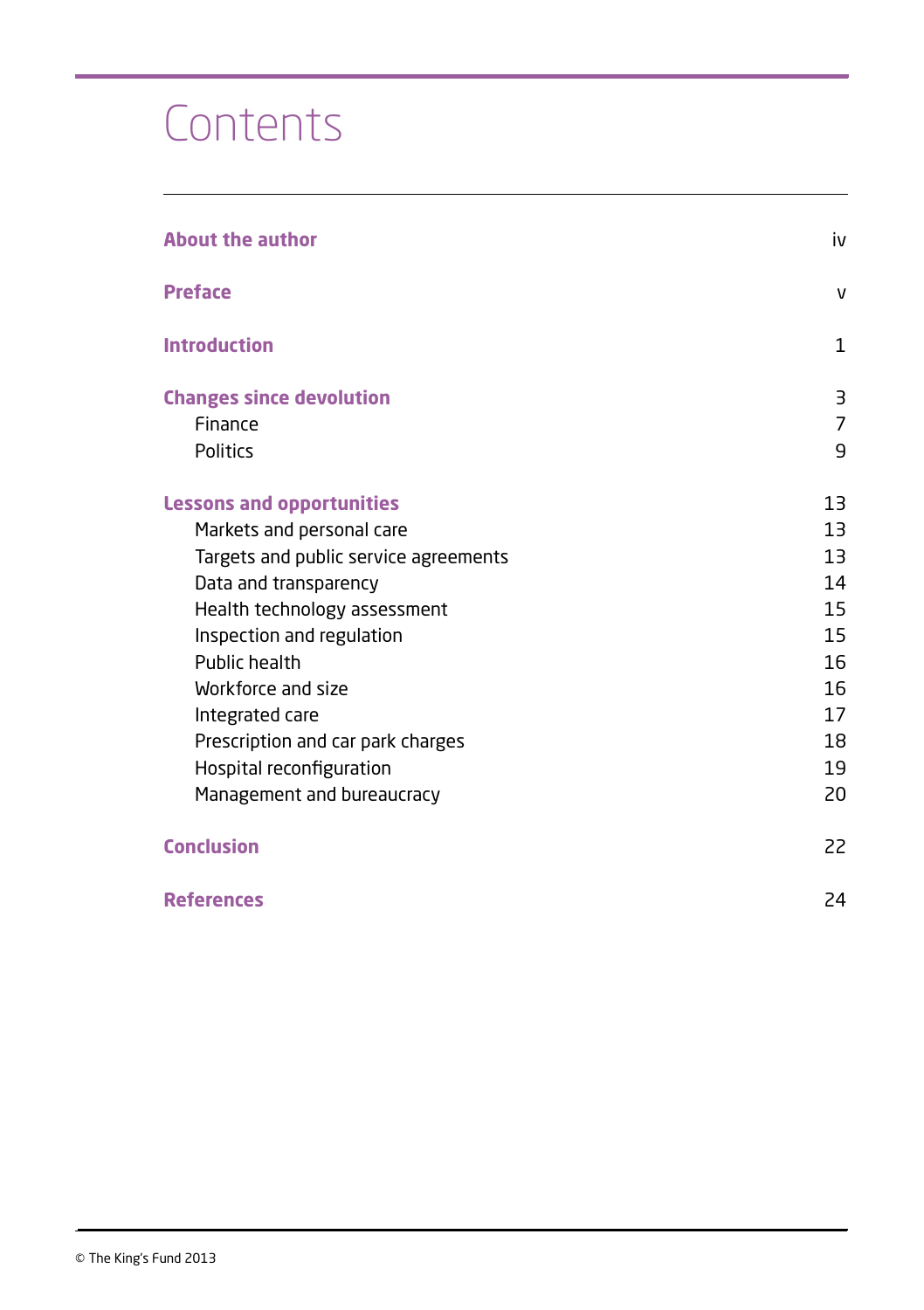# <span id="page-3-0"></span>About the author

Nicholas Timmins is a senior fellow at The King's Fund. Between 1996 and 2011 he was public policy editor of the *Financial Times*. He has written extensively on public and private health care. He is also a senior fellow at the Institute for Government, and a visiting professor in social policy at the London School of Economics, and in public management at King's College, London. He is a senior associate of the Nuffield Trust and an honorary fellow of the Royal College of Physicians.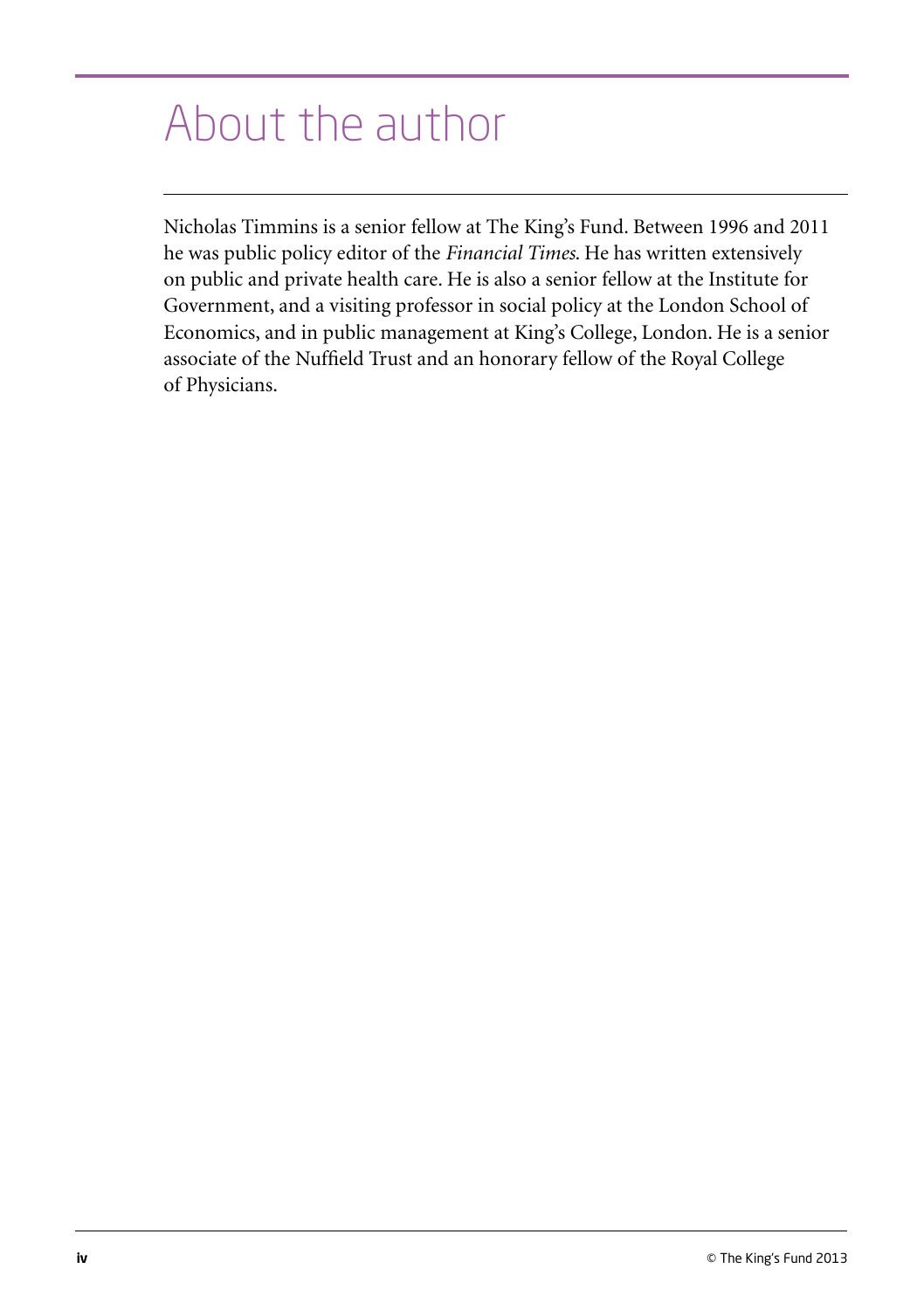### <span id="page-4-0"></span>Preface

This short paper is built entirely on the work of others. It is a cross between a scream of rage and a call to arms.

Within the boundaries of the United Kingdom there are four health systems that to the untutored eye – to the view from Mars so to speak – look essentially the same. At best, they appear to be minor variations on a theme – certainly not different symphonies, let alone different symphonies written by different composers.

Yet thanks to longstanding historic differences and, more importantly, to the more recent devolution of political power within the United Kingdom, these four systems are diverging in all sorts of ways. The tunes to which they march are becoming noticeably different.

From the point of view of anyone interested in policy – politician, civil servant, policy adviser, academic, member of the public – this should be a unique opportunity to compare, contrast and learn. It is an almost perfect test bed. But that isn't happening. Or, to be fair, very little of it is happening. Where it is happening, there is too little of it.

Something needs to be done to address that – and that is the central argument of this paper, which, in making the case, pejoratively or not, illustrates at least some of the differences that could be explored.

This paper rests entirely on the work of others – Marcus Longley, David Steel, Pat McGregor, Ciarin O'Neill and Sean Boyle, who, along with Jon Cylus, Sherry Merkur, Cristina Hernandez-Quevedo and Sarah Thomson, have variously written and edited papers on the four countries in the European Health Observatory series 'Health Systems in Transition'.

This has been supplemented by a seminar and part of a conference at The King's Fund and by teleconference calls around an early draft of this paper. That work in turn received strong support from Claire Mundle, Policy Officer at The King's Fund, and Anna Dixon, the Fund's Director of Policy.

If there is any merit in what follows, it is all due to them.

In order to produce something that we hoped would engage, it was clear that some broad judgements, or at least some broad observations, would have to be made. It was equally clear that not all the authors would or could agree on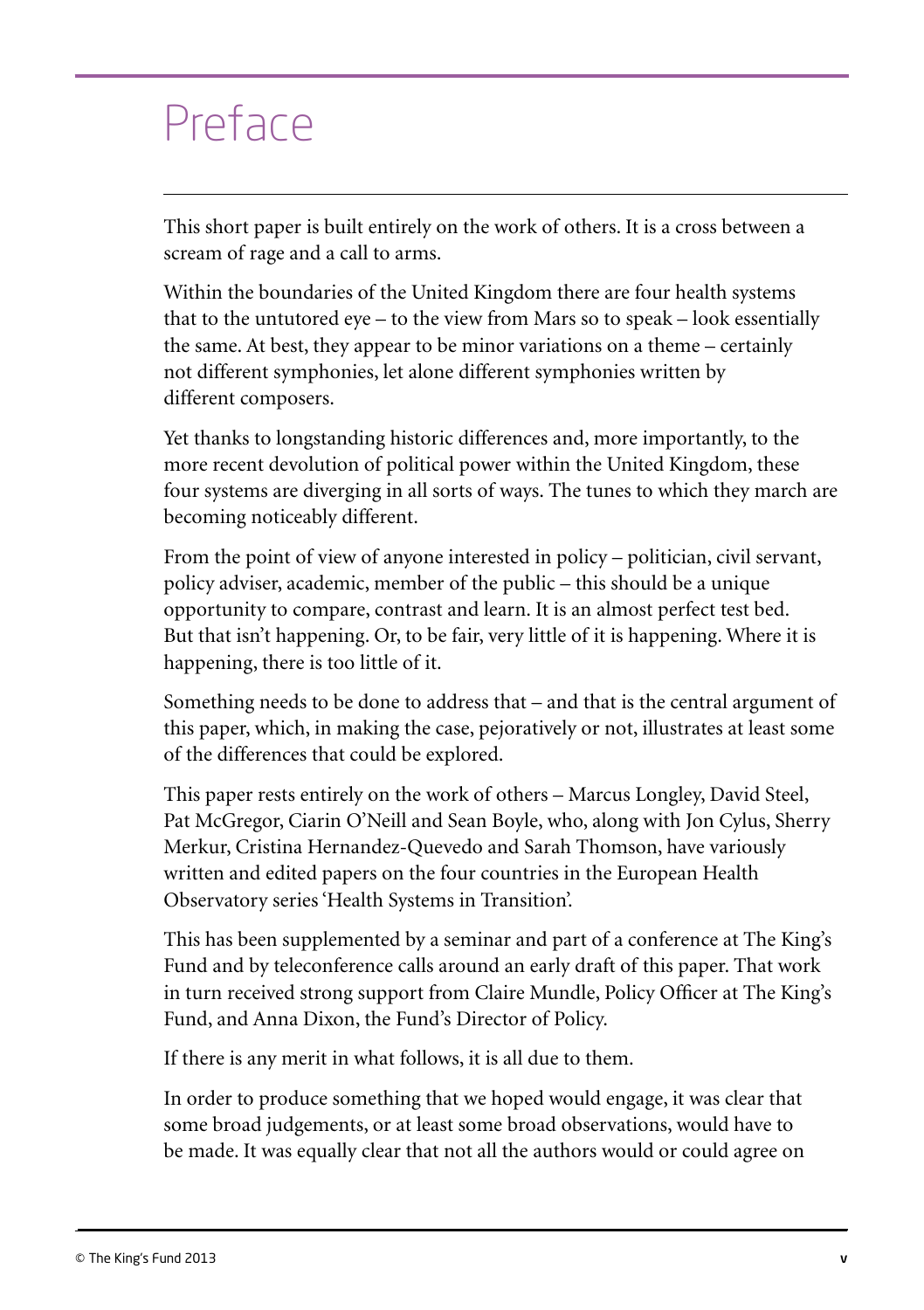these. So, while this paper is built solely on their work, for which the Fund is immensely grateful, they are not bound in any way by the detail of what follows.

Given the huge cultural and political sensitivities that lie around these issues, I would just also like to point out that while I was born in England and have lived there all my life, I have plenty of Celtic blood. This is not meant to be an Englishman's superior view from his castle. If at any point it reads like that, it is an error of ignorance or interpretation, not of prejudice.

Nicholas Timmins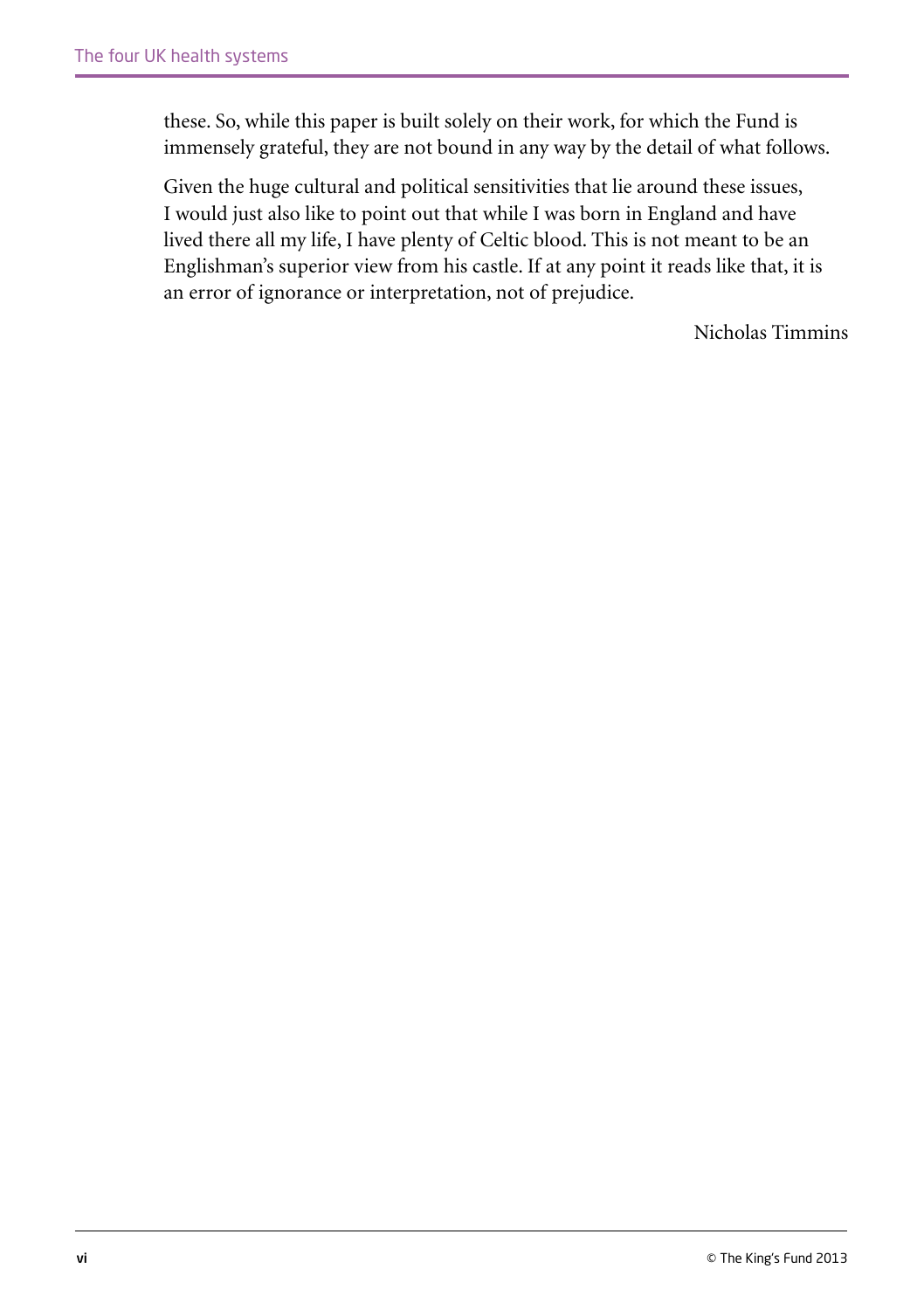# <span id="page-6-0"></span>Introduction

The National Health Service in the United Kingdom should be a policy analyst's dream. Since 1999, devolution to Scotland and Wales, and the restoration of the Northern Ireland Assembly, has seen health policy and the way the NHS is run diverge in the four countries of the United Kingdom.

The divergence in structures and management approaches, and indeed the differences in the way social care relates to health in the four countries, should provide a unique natural laboratory. In theory, by comparison and contrast over time, it should be possible to establish 'what works' in these different approaches, or at least some of 'what works' – even allowing for the fact that the populations of the four countries are not homogeneous in attitudes, characteristics, health behaviours or geography.

In practice, the exercise is plagued with difficulty. Some of the key data needed to compare performance – including data on waiting times – is defined and collected differently in the four countries. Assembling such data over time to allow comparison is a significant undertaking. And there is, of course, a time lag between performance and information being available. Such studies are difficult. They will always be subject to a degree of interpretation, and their findings will sometimes be vigorously disputed. For all of that, these studies are far from impossible, and much more could be done to facilitate them. Indeed that is the central proposition of this paper.

The Health Foundation, for example, in 2009 published a study of comparative clinical and quality indicators across the four countries (Sutherland and Coyle 2009). It showed differences in performance, though the differences were not all in one direction. The latest data it was able to use was from 2006, which predates both some of the policy divergence, and some areas where policy has moved more closely back in line between the countries – for example, the use of waiting time targets.

In 2010, the Nuffield Trust produced a heroic effort comparing performance through activity, again relying on 2006 data as the latest then available (Bevan *et al*  2010). The results, however, were greeted more with denial than acceptance where performance appeared to be poorer. There seemed to be a greater willingness to pick holes in the data, or seek reasons, even excuses, for less good performance rather than confront the fact that there might be a real message here, despite the problems. The Nuffield Trust is currently updating the exercise. Such studies are and will remain controversial – an object lesson in the fact that the conclusions of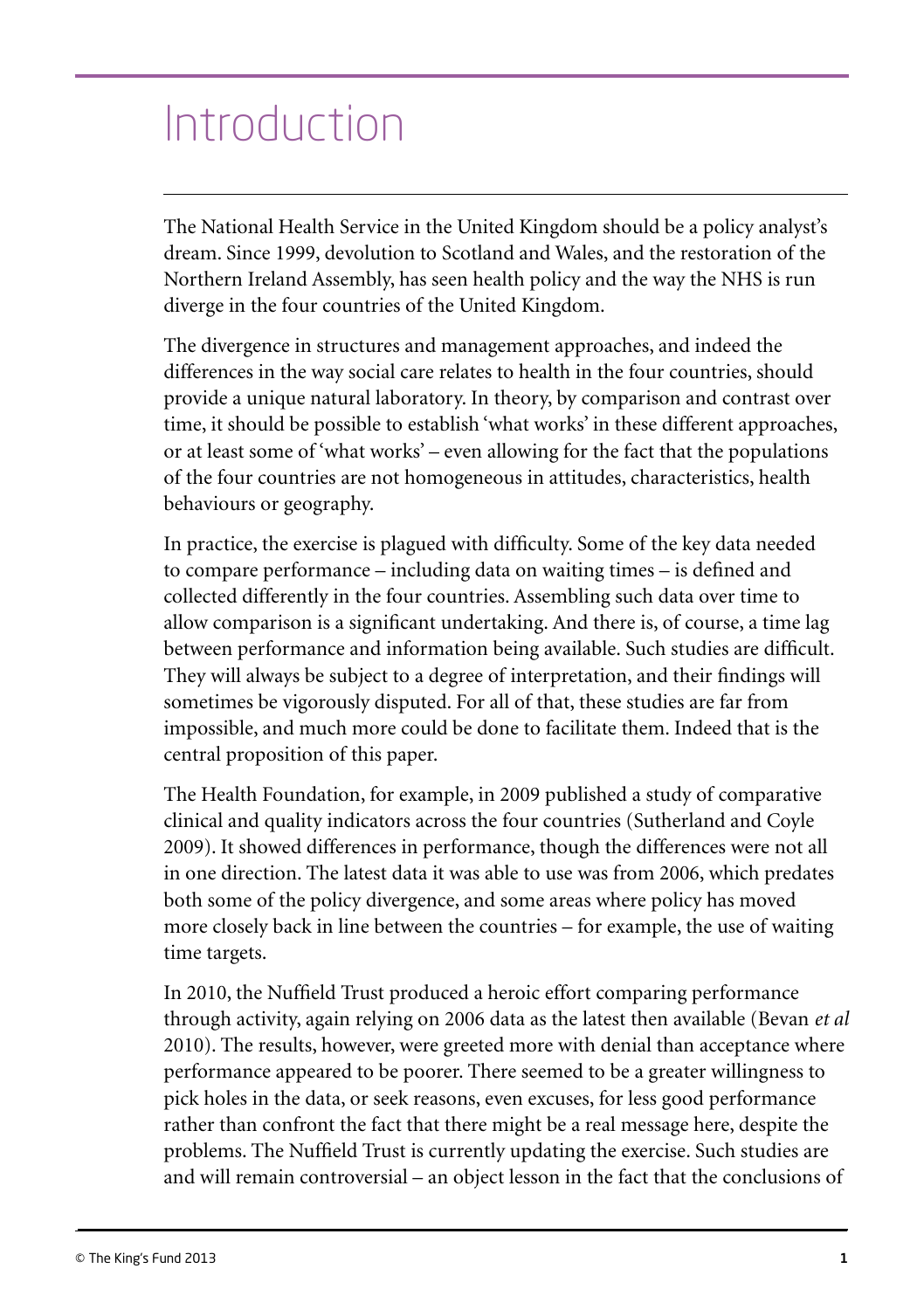attempts at comparative studies across the United Kingdom will never command universal acceptance (McLaren *et al* 2010).

Lack of universal acceptance, however, is not a reason not to conduct these studies. The fact that there are so few is due in large measure to politicians' distinct lack of interest in – indeed at times hostility towards – the idea of encouraging such studies. Their reservations are often reflected in the view of many officials. The reason, one suspects, is that each of the four countries secretly fears that its approach to running the service might not stand up to such comparative scrutiny.

Indeed, the situation is worse than that. Just as in some quarters across all four countries criticism of the NHS can produce powerful emotional responses of denial, even in the face of hard evidence, so questioning from *within* the countries about *comparative* performance between them is too often portrayed as somehow 'disloyal' – a betrayal of Scots or Welsh or Northern Irish identity.

It is almost as if there are four 'truths' around the various versions of the NHS that should not be challenged. Certainly at the political level, there remains a tendency in Scotland and Wales in particular to define their health systems as 'not England'.

England is not immune to this. In England political dispute continues not just between but within parties over the application of an element of market principles to the NHS. But among those who are, for example, committed to the values of targets and performance management, or to choice or competition, there is a distinct reluctance to consider whether the differing approaches in the other three countries may on occasion produce better outcomes. In each of the four countries there is defensiveness over difference, and a reluctance to expose performance to the spotlight. This makes discussion of the whole subject sensitive and difficult.

Nonetheless, the marked variations in policy are worth recording and reflecting on, even if it remains difficult to measure comparative performance and even harder to attribute changes in performance to policy differences. That is part of the purpose of this paper.

This paper does not present data, and it makes no attempt to conclude whether one system is performing better than another. What it does try to do is document some of the key policy areas where divergence has occurred, to highlight at least some areas where, consciously or not, policy transfer has in fact taken place across borders, and then to suggest at least some subjects where future research could provide valuable lessons.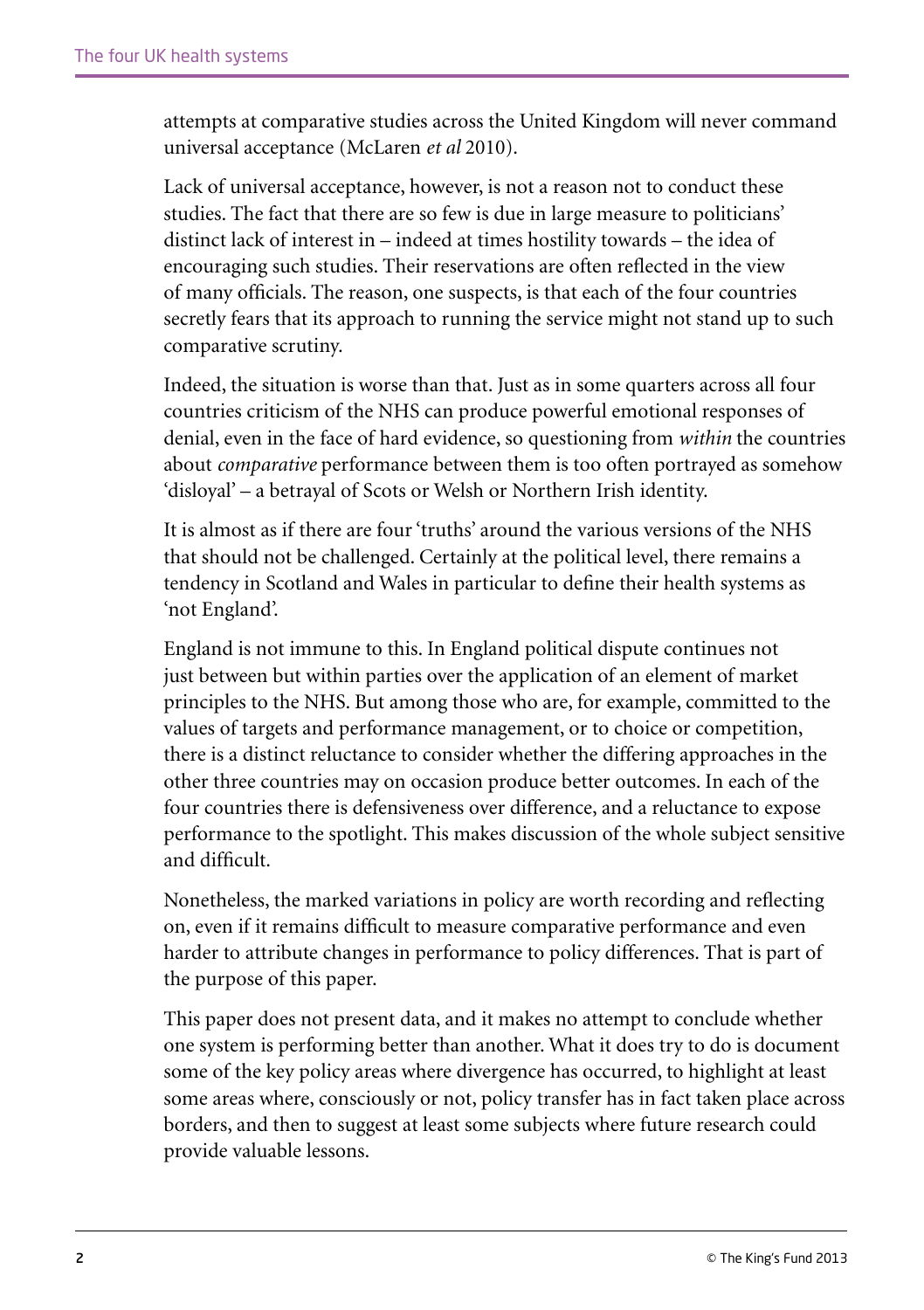# <span id="page-8-0"></span>Changes since devolution

England has undergone the most dramatic recent transformation in management and systems with the abolition of primary care trusts, strategic health authorities and the NHS executive. These bodies are being replaced by clinical commissioning groups (CCGs), which are heavily GP-led, along with a new national commissioning board, known as NHS England. This will oversee CCGs, authorising them and placing conditions on how they operate while itself commissioning more specialist services, around 35 per cent of the total. The Health and Social Care Act 2012 enshrines competition much more clearly into law in the English NHS, with the introduction of a full economic regulator, known as Monitor. Since April 2013, Monitor not only licenses and regulates NHS foundation trusts, as it has to date but also licenses not-for-profit and private organisations providing NHS-funded care and runs a 'failure regime' aimed at ensuring continuity of essential services. It oversees market rules, polices anticompetitive practices, and works with the Office of Fair Trading on foundation trust mergers and acquisitions. Alongside the board, it also has a significant role to play in setting prices – the so-called tariff – while also having a duty to promote integrated care that is in the taxpayer's and patients' interest.

These changes build on the introduction of more competition, and the re-introduction of choice, in the English system by the 1999–2010 Labour government. Labour in England also created NHS foundation trusts as freerstanding, more self-managed hospital entities. They are subject to the attentions of Monitor, the foundation trust regulator, which oversees their finances and has the power, which it has used on occasion, to replace boards. Quite what to do with those hospitals unable to make it to foundation trust status remains a continuing issue of policy. Part of the response has been to set up the NHS Trust Development Authority, which provides governance and accountability for NHS trusts in England. It is nationally accountable for the outcomes achieved by NHS trusts and is tasked with trying to get the remaining English hospitals to foundation trust status. It must also decide a future for those whose financial viability is such that they will never make it.

The creation of NHS England provides for the first time a statutory division between ministers and the Department of Health on the one hand, and the commissioning and provision side of the NHS on the other. The recent Act also transfers the responsibility for much of public health to local government. In addition, new local authority-based health and wellbeing boards are meant to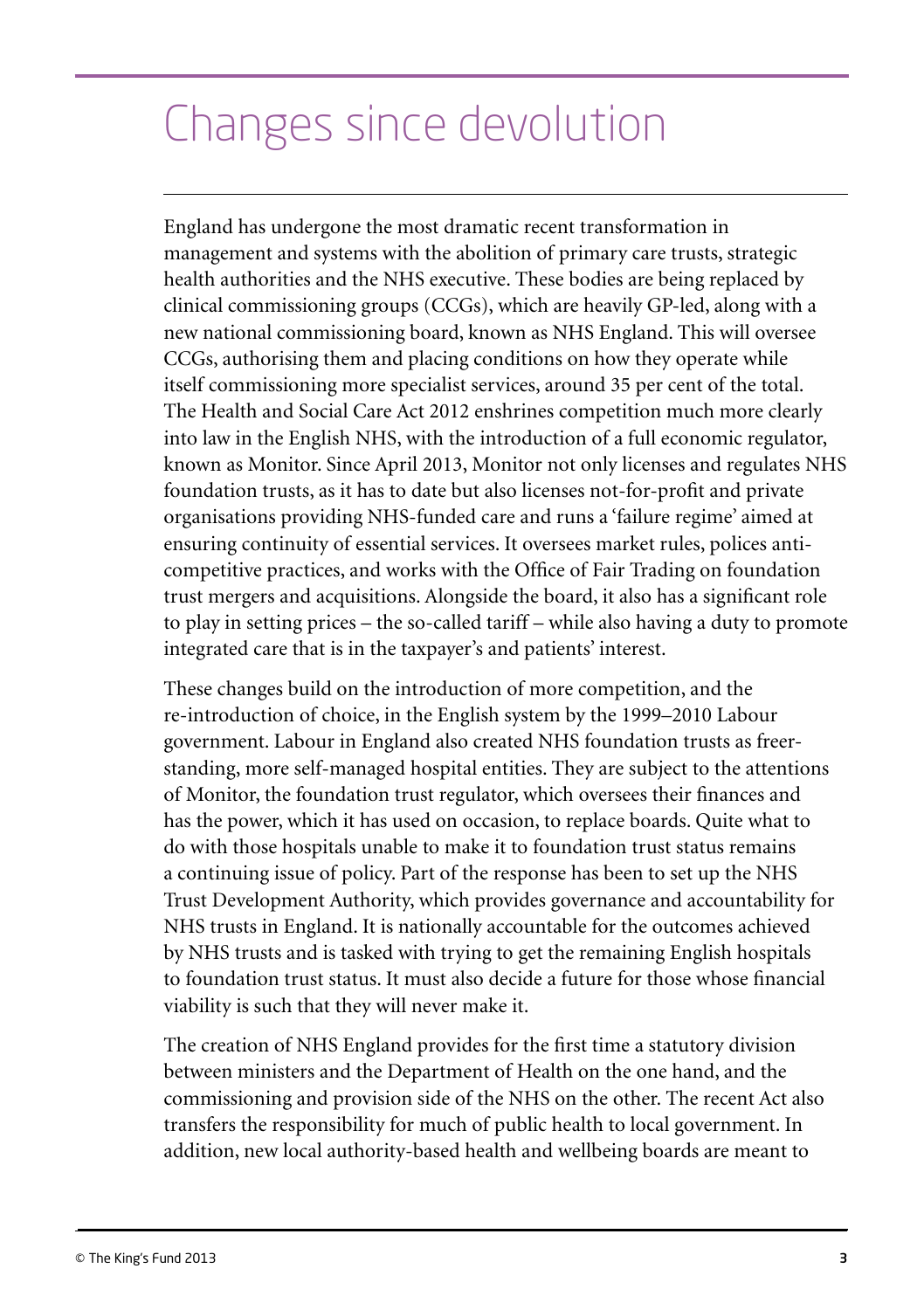provide a common forum for the commissioners of local health care (the CCGs), the commissioners of social care (the local authorities), and the councils' public health responsibilities.

Although presented by the coalition government as a simplifying measure, the English reform has in practice spawned an at times bewildering array of often non-statutory bodies, all of which are expected to have some say and influence. These include clinical senates – advisory bodies to CCGs – and academic health science networks, whose primary aim is to spread innovation and best practice but which, like the clinical senates, may have a part to play in larger-scale hospital reconfigurations. This description has not touched on how research, education and training have been reconfigured. Any attempt to draw an organogram of how the English health system is now meant to operate is a serious challenge.

Scotland, by contrast, has abolished all vestiges of the 'internal market'. NHS trusts no longer exist. Instead, 14 geographically based NHS boards are responsible for both planning and delivering services. Scotland's 32 local authorities provide social care.

On the face of it, this may look very similar to the position in England prior to 1991. In practice, the old pre-1991 'hierarchical' approach – which in England consisted of regional and district health authorities – has been replaced by a strong emphasis on collaboration and partnership, both between NHS bodies and among staff. A fairly sophisticated form of performance management has been introduced, with regular meetings between board chief executives and Scotland's Director General for Health and between chairs and the Scottish Health Minister.

Boards in Scotland have an operating division that runs their acute hospital services. Community and primary care services are overseen by a committee of each board known as a community health partnership. Currently there are 36 of these – more than one in a number of boards – but they share geographical boundaries with local authorities. Seven of these are health and social care partnerships, accountable both to local authorities and to the health board. This is an idea that pre-dates health and wellbeing boards in England, and it has distinct differences. It nonetheless draws on a common desire to link more closely health and social care. Two health boards in Scotland are also currently experimenting with the direct election of a proportion of non-executive directors.

Because there is no purchaser/provider split, Scotland has no formal contracts between providers and commissioners, and no tariff for hospital services.

As a matter of policy, it deliberately makes much less use of what is anyway a much smaller private sector than in England. In 2010, less than 1 per cent of the budget in Scotland was spent in the private sector, against around 5 per cent and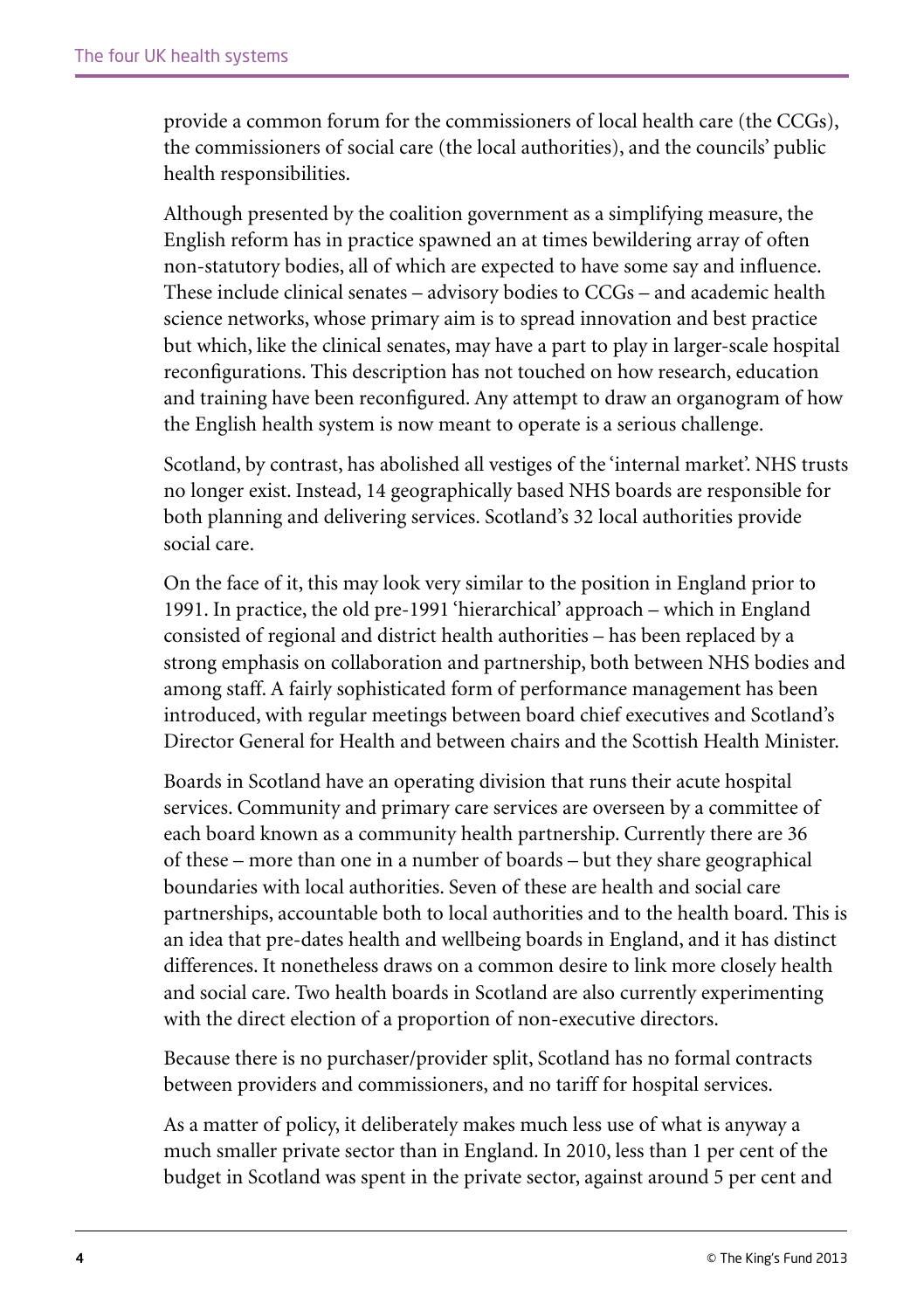rising in England. There is relatively little cross-border flow of patients from Scotland to England.

Scotland is also distinctive in that, following the 1999 Royal Commission on Long Term Care, it adopted that commission's recommendation for free personal care for the elderly – an approach that England has firmly rejected and Wales has likewise not adopted.

Taking a helicopter view, the position in Wales is now very similar to that in Scotland. Indeed, there are more similarities between Scotland and Wales regarding how the system operates than among any of the other four countries. In Wales, the internal market has disappeared. Seven local health boards now plan and provide hospital and community services and are responsible for primary care, although highly specialist services are commissioned by a national committee answerable to the boards. Although Wales has a smaller population than Scotland – 3 million people against Scotland's 5.2 million – the Welsh boards tend each to be responsible for more people. This has produced concerns in Wales that the boards are too large and too remote. Unlike in Scotland, there is an appreciable flow of patients in north and mid-Wales over the border to England. That creates its own difficulties over cross-border compensation for services. Twenty-two local authorities provide social care. There is, as in Scotland, a strong emphasis on partnership working. Wales, like Scotland, has deliberately limited the involvement of the private sector, which as in Scotland, is small anyway. It has effectively debarred it for clinical services. Given the rural nature of large parts of both Wales and Scotland, the scope for competition is arguably far smaller than in much of England.

Northern Ireland has always been distinct from the other three countries in that health and social care are, at least in theory, jointly commissioned. In theory too, Northern Ireland retains a purchaser/provider split. Care is now commissioned by the Health and Social Care Board, advised by five local commissioning groups. There are five geographically based health and social care trusts responsible for providing secondary, tertiary and social care while also managing the GPs' contract for primary care. Despite the commissioning arrangements, the political and managerial emphasis is on consultation and co-operation. Given also that the current arrangements are relatively new, there are questions about how far the purchaser/ provider split operates in practice (O'Neill *et al* 2012). In addition, Northern Ireland's small population (1.8 million), its very small private sector, and its relative isolation from the rest of the United Kingdom, along with limited cross-border flows of patients either way with the Irish Republic, mean that there is relatively little opportunity for competition. Patient exchanges with the south are problematic due to the Irish Republic's essentially insurance-based health care system, with more co-payment, as opposed to the tax-funded approach in the north.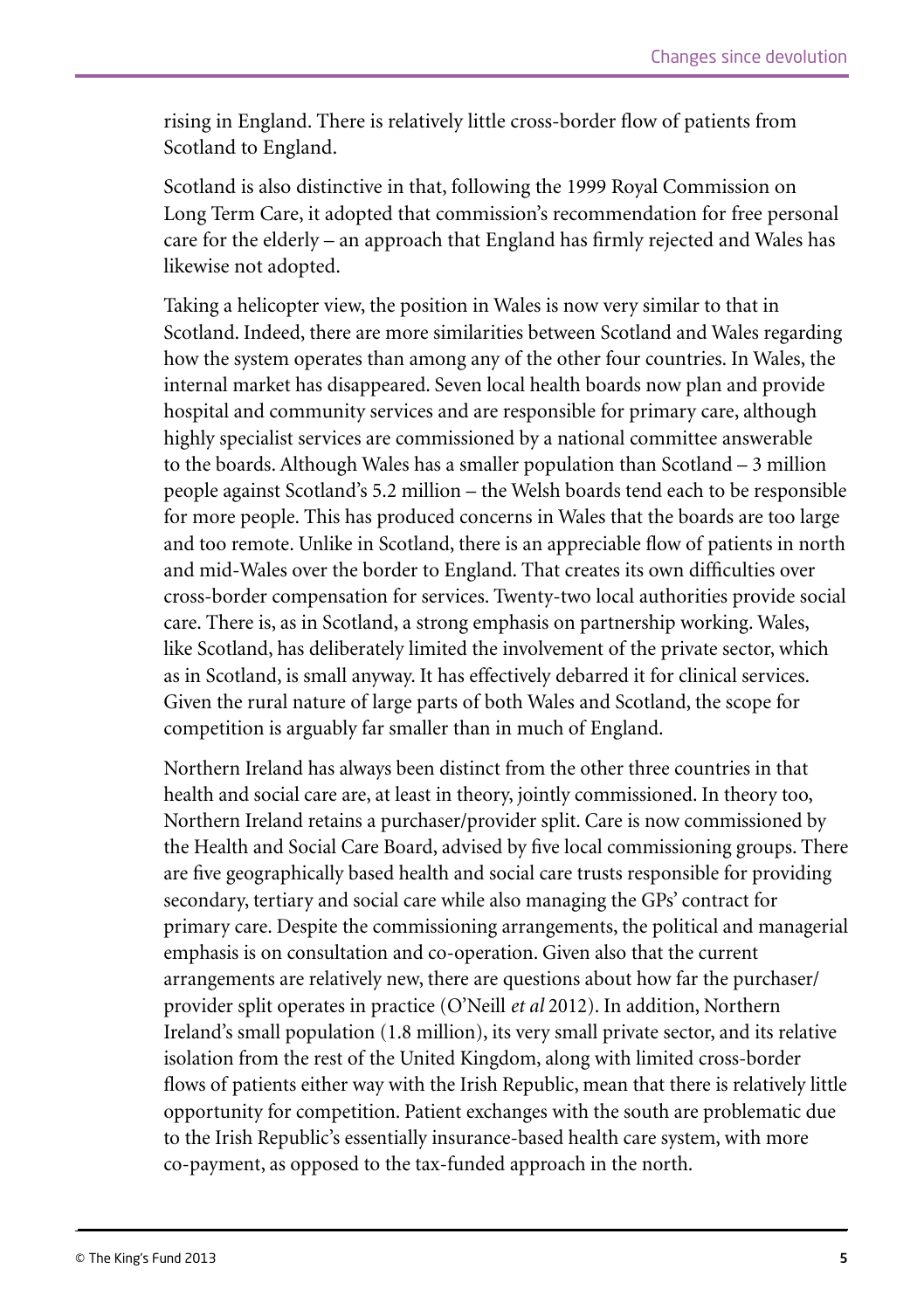England has retained a decided appetite for structural re-organisation to the point where 'organisation, re-organisation and re-disorganisation' might almost be dubbed the English NHS 'disease'.

To provide the briefest of summaries for England: since 1990 GP fundholding has been invented, been dispensed with, been partially recreated and then transformed into CCGs. Regions have been abolished, partly re-invented, and scrapped again. Health authorities have gone up and down in number and role before being done away with entirely, while GP commissioning has evolved through primary care groups, primary care trusts (whose numbers themselves changed radically over the years) and on to CCGs. All that had occurred before the invention of foundation trusts and their regulator Monitor, along with new health and social care inspectorates that have themselves been created and reorganised three times in a decade.

Against that, the broad shape of the structures in Scotland has remained largely unchanged since 2004 – indeed its local authority structure has remained unchanged since 1996. There are one or two important qualifiers such as the creation, outlined above, of health and social care partnerships in some areas, and the experiment with elected board members.

Wales, on this measure, is mid-way between Scotland and England. Post-devolution structures were relatively stable until 2009 when 22 local health boards were shrunk to 7, with separate hospital trusts abolished and managed by boards that are responsible for both hospital and community services. All four political parties in Wales now publicly state that they wish to avoid any further major re-organisations of this superstructure.

Northern Ireland, where the picture is complicated by the suspension of the assembly between 2002 and 2007, is currently going through the re-organisation outlined above.

Meanwhile, choice remains an issue in all four countries, though the word, of course, covers more than one concept (Peckham *et al* 2011). There is choice of treatment – where clinicians put the options before patients and patients receive information, or seek it out themselves, and then make a choice between them. And there is choice of provider, where only in England is it being used as a policy tool to help drive competition. This does not mean that patients in the other three countries may not choose, for whatever reason, to be treated somewhere other than their local hospital, even though in those countries there are no formal contracts of the type found in England and no 'tariff' for care. Such choice between providers is not actively promoted, however, as it is, at least up to a point, in England.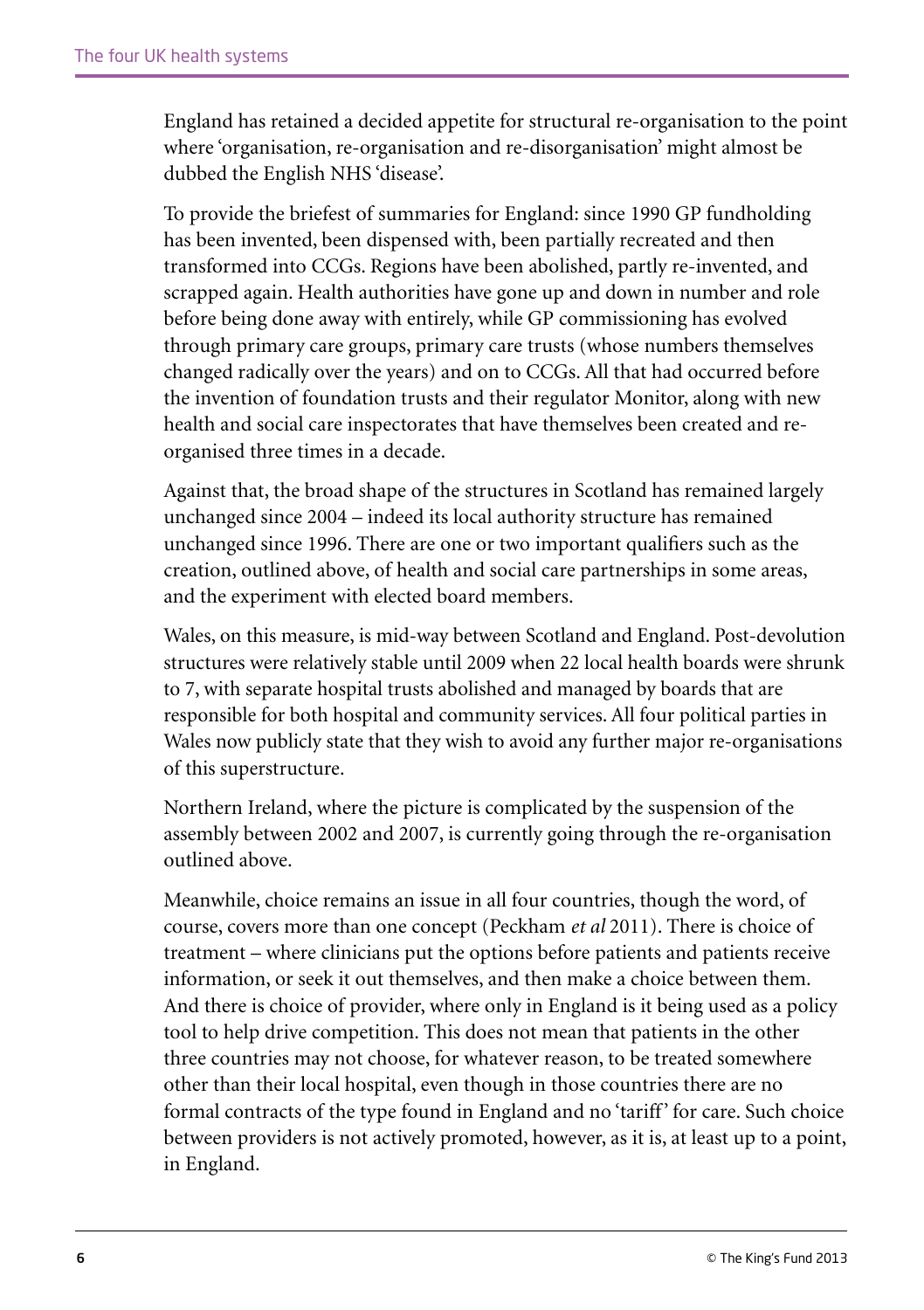#### <span id="page-12-0"></span>Finance

At a macro level, the framework for NHS funding is set by the Westminster government. The Treasury agrees the overall NHS settlement for England. Thereafter amounts for the other three countries are determined according to the 'Barnett formula'.

This has historically produced higher spending per head in Scotland, Wales and Northern Ireland, along with a persistent if intermittent debate over how far that higher spend is justified. In recent years, the gap that the formula produces between England's spending per head and that in the other countries has in fact been narrowing.

Moreover, health is now a devolved responsibility, so Wales, Scotland and Northern Ireland can make their own decisions over how much they actually spend on the NHS.

For England, the settlement for 2014/15 is technically one of real terms growth  $-$  an increase of 0.1 per cent per year. In practice, £2 billion a year by 2014 will be transferred to local authority social care spending, which, viewed solely from the NHS's perspective, will produce a reduction in real terms expenditure. The hope is that the transfer of cash to social care may reduce pressure on the NHS by reducing unnecessary admission to hospitals and enabling the swift discharge of patients who no longer need to be there. However, social services spending in England is under severe pressure, and local government's own contribution to social care is on average falling, as councils face an overall reduction of 27 per cent in the central government grant between 2010 and 2014.

While NHS funding in England is at best at a standstill in real terms, the complex position in Northern Ireland has produced a 2.2 per cent reduction in NHS spending by 2014/15. This arose from the Northern Ireland Assembly's decision not to introduce water charges, which were due to raise revenue.

Audit Scotland has calculated that spending north of the border will fall by 4.2 per cent in real terms by 2014/15 (Feeley 2012).

The biggest divergence has come in Wales, where the Audit Office calculates spending will be 10 per cent lower in real terms by 2014/15 (Thomas 2012a). Wales faces not only the largest reduction in NHS spending in its history, but by far the largest reduction among the four UK countries. That reduction also comes alongside the judgement of the House of Commons Health Select Committee that it could not find evidence of any country in the world that had managed to hold health care spending flat in real terms for four years, let alone cut it (Commons Health Select Committee 2010).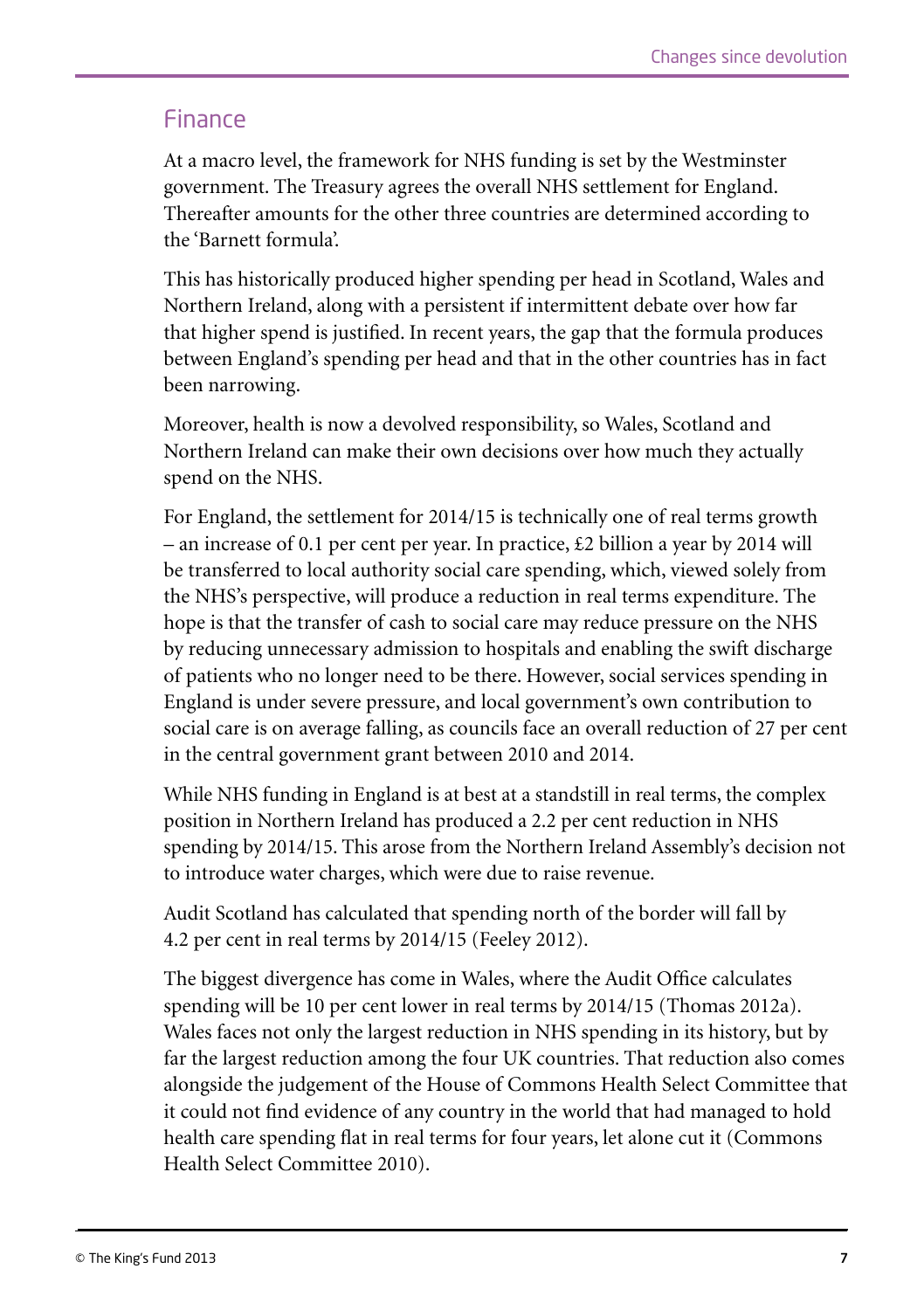Against that, social services spending in Wales has been reduced much less severely than in England. Between 2009/10 and 2012/13 spending on social services in Wales fell by only 3.8 per cent, compared to almost 12 per cent in England, according to the Institute for Fiscal Studies (Institute for Fiscal Studies 2012). That may or may not be a sensible approach compared to England's protection of the NHS at, so to speak, the expense of the social services expenditure. It is not, however, perceived in Wales to have made the task of its local NHS any easier. While spending pressures are mounting in Scotland, England and Northern Ireland, with more hospitals and health organisations starting to report deficits or achieving year-end balance only thanks to various forms of brokerage in the system, the strains are also already becoming evident in Wales. The Wales Audit Office warned recently that the cycle of Welsh NHS bodies over-spending does not appear to have been broken and there is 'no let up in the financial pressures for the foreseeable future' (Thomas 2012b). Waiting times, meanwhile, are starting to rise.

Two further points broadly relating to finance are worth noting – prescription charges and the private finance initiative. Wales, Scotland and Northern Ireland have all abolished prescription charges – Wales in 2007, Northern Ireland in 2010 and Scotland in 2011. Although 90 per cent of prescriptions are dispensed free of charge in England, the charge per item for those who do pay is now £7.65. Recommendations in England, first from the Commons Health Select Committee, and then from a government-appointed review to try to simplify the country's complex exemptions regime, have disappeared into the long grass.

Scotland and Northern Ireland both chose to go ahead with the abolition of prescription charges (which had been reduced in the preceding years) despite it being clear in both cases that overall health spending was coming under severe pressure. In Northern Ireland, abolition went ahead despite advice from the civil service not to proceed. Scotland and Wales have also abolished car park fees at hospitals where existing contracts, such as those under the private finance initiative, do not prevent that.

There have also been differences in the extent to which the four countries have embraced the private finance initiative as a means of renewing the hospital stock. England leads by a mile in terms of numbers of projects built, both numerically and proportionately. Some have proved enormously expensive, with the Department of Health having to take over a significant part of their cost for hospitals in south-east London as part of a major reconfiguration of services there.

There is always a natural reluctance to write off recently built stock when services are reshaped. The long-term nature of private finance initiative contracts,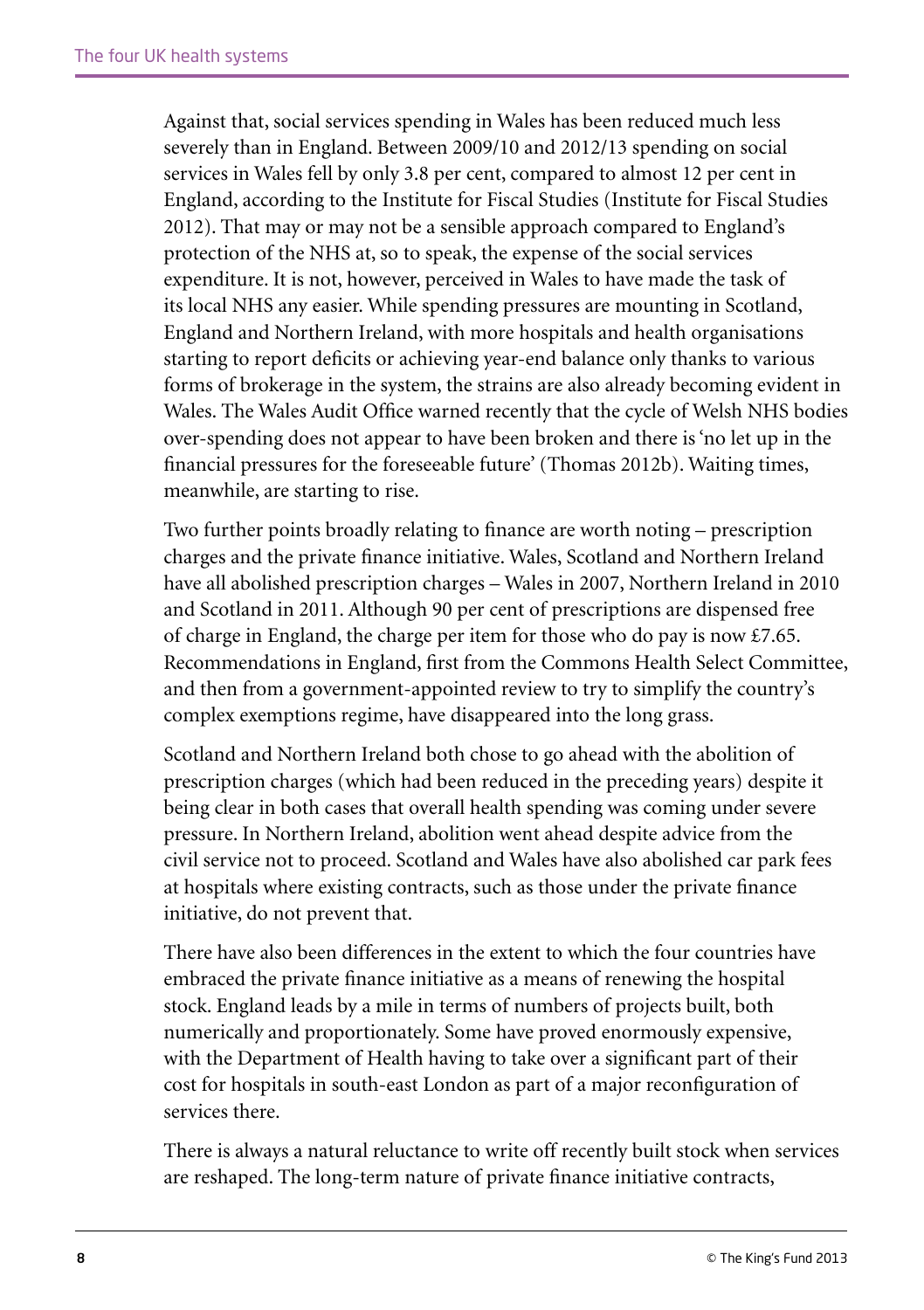<span id="page-14-0"></span>however, and the severe financial penalties for exiting them, mean that in England the private finance initiative is likely to influence some decisions about the reconfiguration of services.

#### **Politics**

Devolution has undoubtedly changed the politics of health care, most notably in Scotland and Wales. Northern Ireland experienced less of an impact as suspension of its Assembly ended only in 2007.

In England, the health service remains a deeply political issue – the fierce and indeed continuing debate over the Health and Social Care Act 2012 has been a vivid reminder of that (Timmins 2012).

But health plays a far bigger role in Scotland, Wales and Northern Ireland because it is by far the largest element of the devolved administrations' budgets.

Under the devolution settlement, some large items of expenditure, notably social security, defence and debt interest, but also some smaller ones such as overseas aid, are matters purely for the UK government and UK parliament. In other words, the devolved administrations directly control only some parts of public expenditure.

As a result, health, which the devolved administrations do control, accounts for a significant percentage of their budgets – approaching 40 per cent of the Scottish government's budget and more than 40 per cent of spending by the Welsh Assembly. In Northern Ireland, where the budget also embraces spending on social care, it is more than 42 per cent of total expenditure. By contrast, in England health accounts for only around 30 per cent of all departmental expenditure – although that percentage is rising as spending on other programmes (for example, education, the environment, local government, social security, transport and much else) is being heavily cut as part of the coalition's drive to eliminate the deficit.

Health is thus a central issue for members of the Scottish Parliament, the Welsh Assembly, the Northern Ireland Assembly and for local councillors. But it also remains an important issue for Scots, Welsh and Northern Irish MPs. As a result it receives even more political scrutiny and debate in the devolved administrations than it does in England.

In England, health can become embroiled in council elections. But nationally it becomes an election issue roughly once every four years – presumably now once every five years given that fixed-term parliaments have been established for Westminster. In Scotland, Wales and Northern Ireland, however, assembly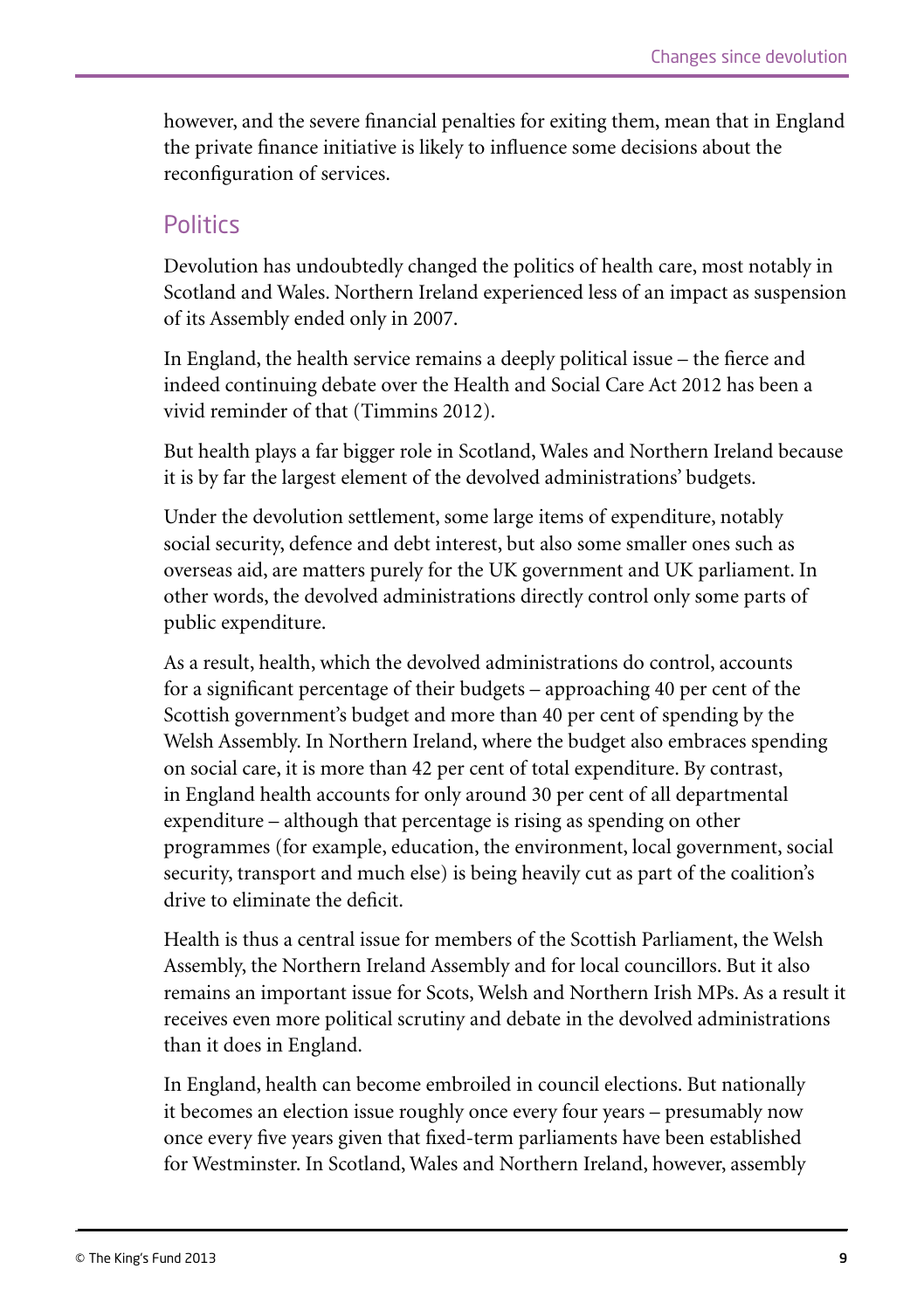elections do not follow the same pattern as those for Westminster, so health becomes an electoral issue every two to three years – in other words, more or less permanently.

In England, because of the gap between elections, there is a strong political perception that it is possible to do unpopular but perhaps necessary things to the NHS and indeed to social care early in a parliament because there will be time for political controversy to die back before the next election. That luxury, if a luxury it is, is no longer available for the devolved administrations.

In addition, because the devolved countries are smaller, debates on the NHS make an even less clear-cut distinction between national and local than in England. What is local more easily becomes national. This makes health appear to be even more 'politicised' in the three smaller countries of the United Kingdom.

The impression is that this increased democratisation, or 'politicisation', in Scotland and Wales has made hospital closures and reconfigurations harder, not easier.

In England they are difficult enough. Under Labour, a deliberate attempt was made to make such decisions more technocratic, and arguably more evidencebased, by creating an Independent Reconfiguration Panel. Local authority overview and scrutiny committees – England's only attempt under Labour to provide more democratic oversight over the health service – can refer contested changes of service to the panel, which then makes recommendations to the Health Secretary. The panel, by and large, has supported the case for change, though sometimes with some amendments and conditions. Almost without exception, the Health Secretary has accepted those recommendations, being able to rely on – or, if you like, enjoy the cover provided by – an 'independent' and 'expert' view. This arrangement has survived the new NHS legislation in England.

This attempt to take some of the politics out of the NHS in England around configurations has, at least in theory, gone a large step further with the Health and Social Care Act 2012. It has set up a statutory commissioning board, independent of ministers, which will operate to a mandate. Health ministers in England now have a duty to 'promote autonomy' for the various NHS bodies and regulators, although in the course of the passage of the Act that duty became subject to some qualification, including the requirement on the Health Secretary to continue to promote a comprehensive health service. How far, in practice, ministers will be able to distance themselves from day-to-day involvement in the management of the service, or how far successive health ministers will wish to do that, remains an open question – one of the many intriguing questions around how the most recent set of English reforms will operate in practice.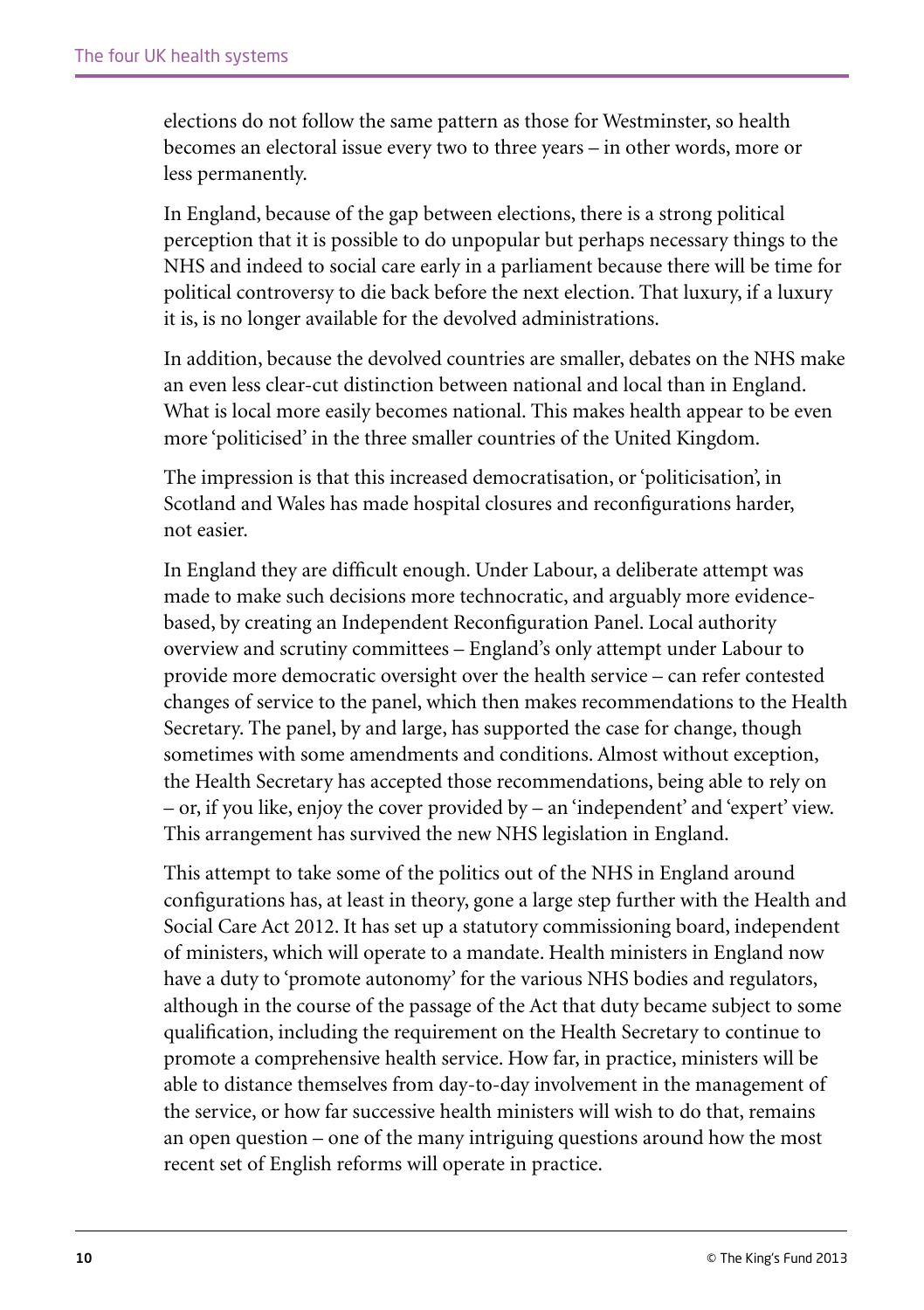Up until the Health and Social Care Act of 2012, it might have been possible to make a case that coalition government in the devolved nations of Scotland and Wales, and power-sharing in Northern Ireland has produced more consistency of purpose in terms of the high-level managerial approach to how the NHS is run.

In Scotland, even ahead of devolution formally taking effect, policy consistently moved away from the internal market approach and has remained on that trajectory through Lab/Lib minority governments, an SNP-minority government and more recently an SNP-majority government. The picture is slightly less clear-cut in Wales. But in the decade since devolution the outcome there has also been integration of planning and management rather than the use of market-like mechanisms, and there has been a stability to that approach.

Any argument that this is a product of coalition has, however, been seriously undermined by the experience in England of the Health and Social Care Act. In England, the existence of a coalition – and the trade-offs made within it – resulted in the abolition of both strategic health authorities and primary care trusts, along with the transfer of much of public health to local government. The original approach from Andrew Lansley, the former Health Secretary, would almost certainly have seen public health stay where it was, with the number of primary care trusts and strategic health authorities being significantly reduced before, in all likelihood over a number of years, 'withering on the vine' in the face of clinical commissioning and the drive to turn all hospitals into foundation trusts (Timmins 2012).

Rather than being the product of coalition, the very different direction of travel taken in Scotland and Wales is more the result of those nations' political appetites. The political centre of gravity is more to the left, and for the foreseeable future it is likely that Scotland and Wales will continue to have centre-left governments, whether single-party or in coalition. The difference is thus one of ideology rather than coalition. It is also notable that the public sector as a whole plays a larger part in the economy of the devolved nations than it does in England. That gives the public sector, and the NHS and social care in particular, a larger political voice.

That rather more centre-left view of the world has informed the co-operative, partnership approach to health service management in the devolved nations. Scotland specifically embraces a philosophy of 'mutuality' between the Scottish people and the NHS. Internally it has a highly developed approach to partnership working between the trade unions and management. The partnership's remit stretches well beyond terms and conditions to broader issues such as quality and the design of services. Wales has a weaker version of the same approach, as indeed, technically, does England, though it feels weakest by far in England.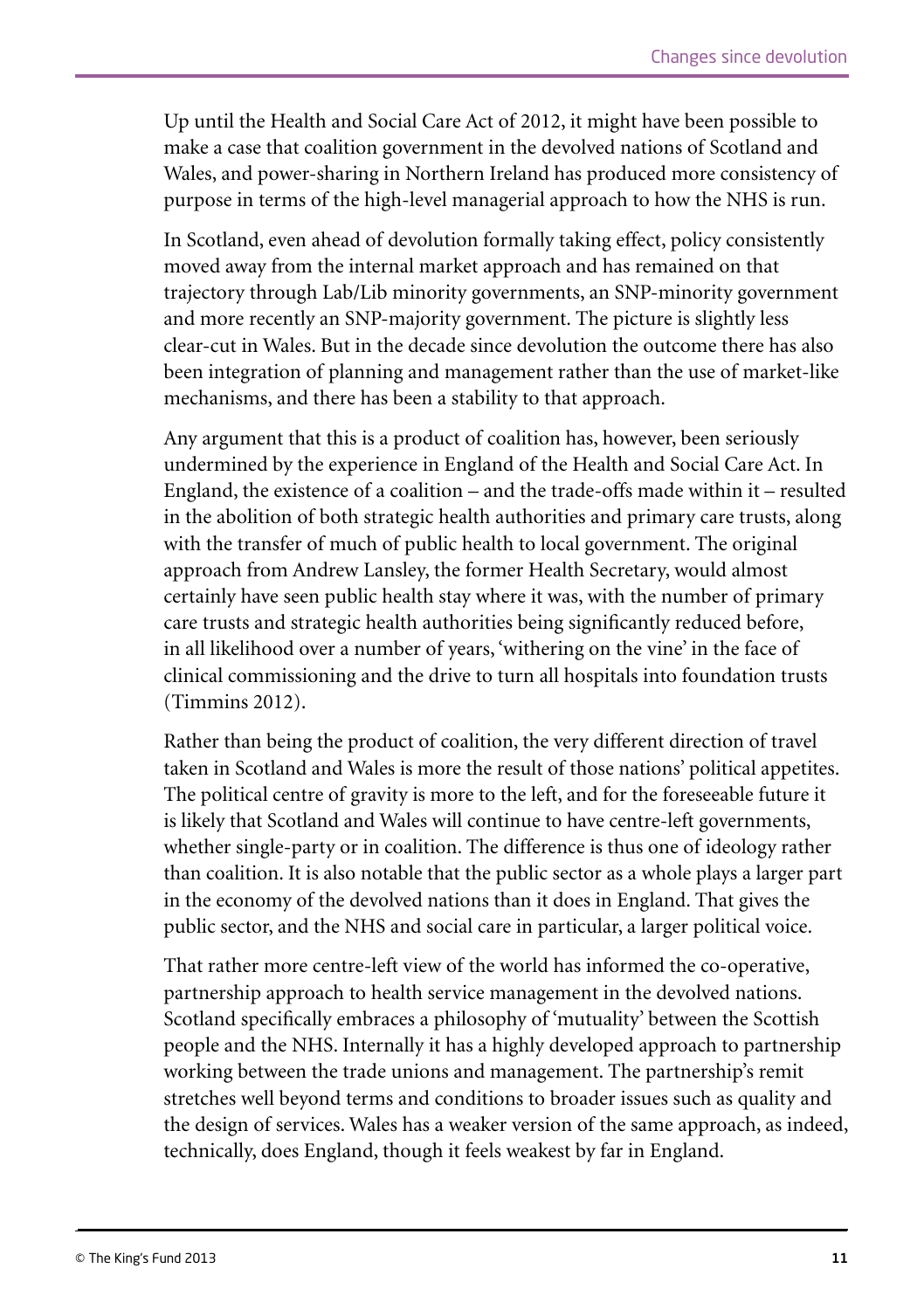An independent review of this approach in Scotland has been praised as 'arguably one of the biggest examples of industrial democracy to be found anywhere in the world – and they have made it work' (Bacon and Samuel 2012). However, the direct links between its existence and improvement in care and performance are neither clear nor easy to make.

Part of this agreement in the face of the spending squeeze is a non-compulsory redundancy approach. The same has applied in Wales. While clearly comforting for staff, it is not clear how this contributes to the reshaping of services and the greater integration of care that is accepted as a policy goal across all four countries. Indeed, among some managers in Wales and Scotland the view is held privately that this provision, along with heavy limitations on the use of the private sector as a catalyst for change, acts as a barrier to reconfiguring services (non-attributable conversations 2013).

More local democracy – more 'politicisation' – may also have played a part in the decisions on prescription and car park charges in the devolved versions of the NHS. Both decisions are understandably popular. Some, however, will tend to see such changes as pandering to populism, particularly at a time of severe spending constraints, rather than addressing far more fundamental questions such as raising the quality of care, improving outcomes and dealing with striking differences in performance within each country.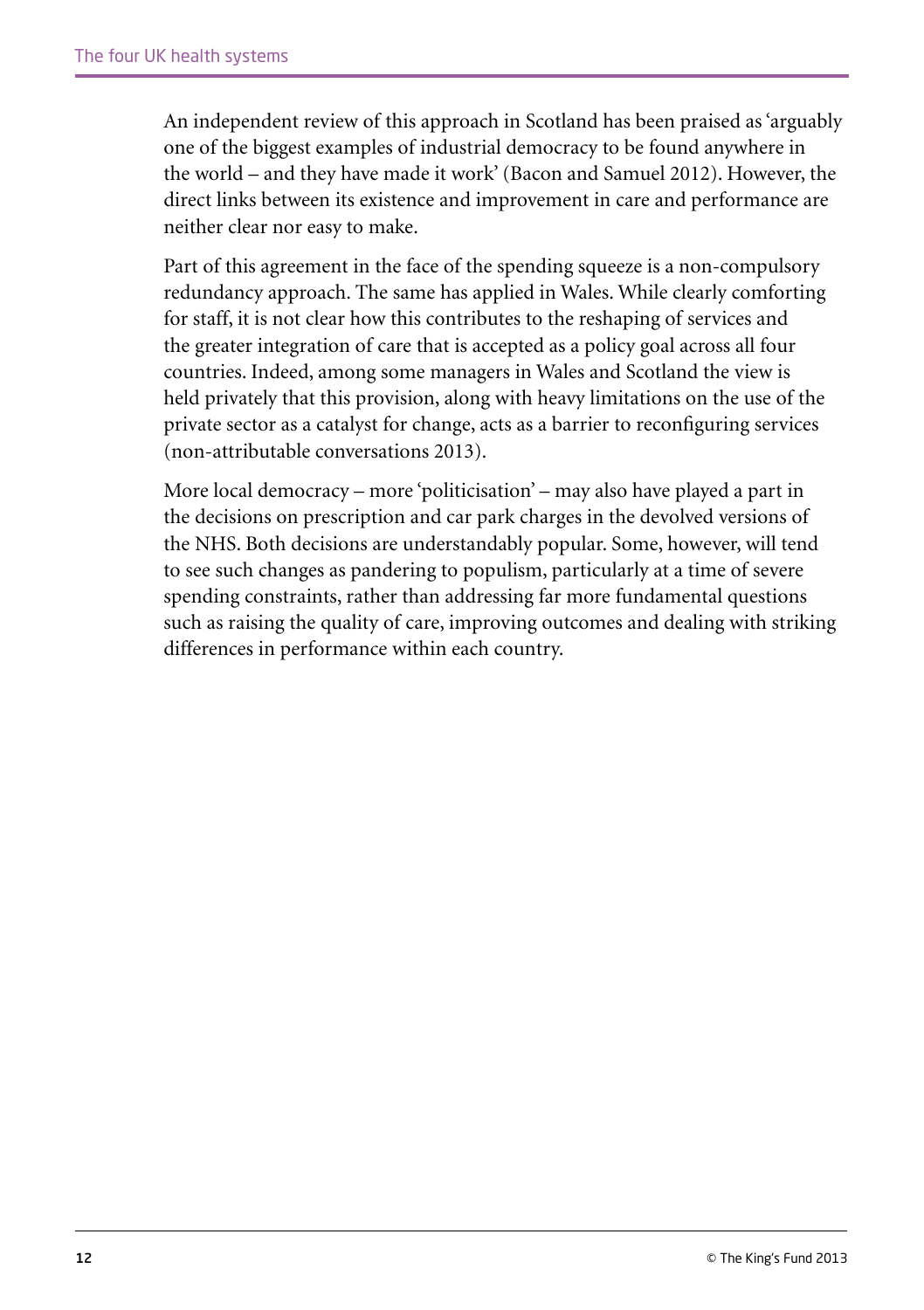# <span id="page-18-0"></span>Lessons and opportunities

While for reasons already discussed, there is often a reluctance to acknowledge learning from each other, this has clearly taken place on occasion, albeit indirectly. But it is equally clear that there are many more opportunities to be seized. What follows is a far-from-comprehensive list of both lessons learnt, or partially learnt, along with some of the opportunities that are going begging.

### Markets and personal care

One of the most dramatic differences between the countries is in the use of market-like mechanisms in the management of the NHS, which England continues to embrace and indeed is extending. By contrast, politicians from Scotland, Wales and Northern Ireland would, in the main, argue they have learnt, from the English experience, not to adopt such an approach. Equally, many English politicians would argue that they have been proved broadly right in their resistance to the idea of free personal care by Scotland's experience of it. Costs for this have risen inexorably – in cash terms more than doubling in seven years from  $\text{\pounds}219$  million to  $\text{\pounds}450$  million – with the development of local waiting lists for access to it (Scottish Government 2012).

### Targets and public service agreements

In terms of day-to-day management of the NHS, however, one of the most obvious examples of lessons learnt is over the use of targets. Initially, Wales rejected, and Scotland was at best lukewarm about, the target-driven approach to waiting times that the English NHS adopted, ahead of the re-introduction of choice and competition. Targets have their problems. They can distort clinical priorities, at least for a time. They have on occasion produced truly perverse outcomes – for example, ambulances queuing for hours outside accident and emergency (A&E) departments to delay the 'four-hour' clock starting in the department.

But there is no doubt that 'targets and terror', as the approach was originally dubbed by Gwyn Bevan and Christopher Hood, worked in England by focusing management effort on reducing waiting times as a key priority (Bevan and Hood 2006; Propper *et al* 2007). In England they duly fell, sharply and steadily. By 2005, even despite the difficulty of directly comparing waiting times *between* the countries, it was clear that waiting times *within* countries were coming down faster in England than in Scotland, Wales or Northern Ireland. The devolved administrations decide to follow suit, either adopting such targets,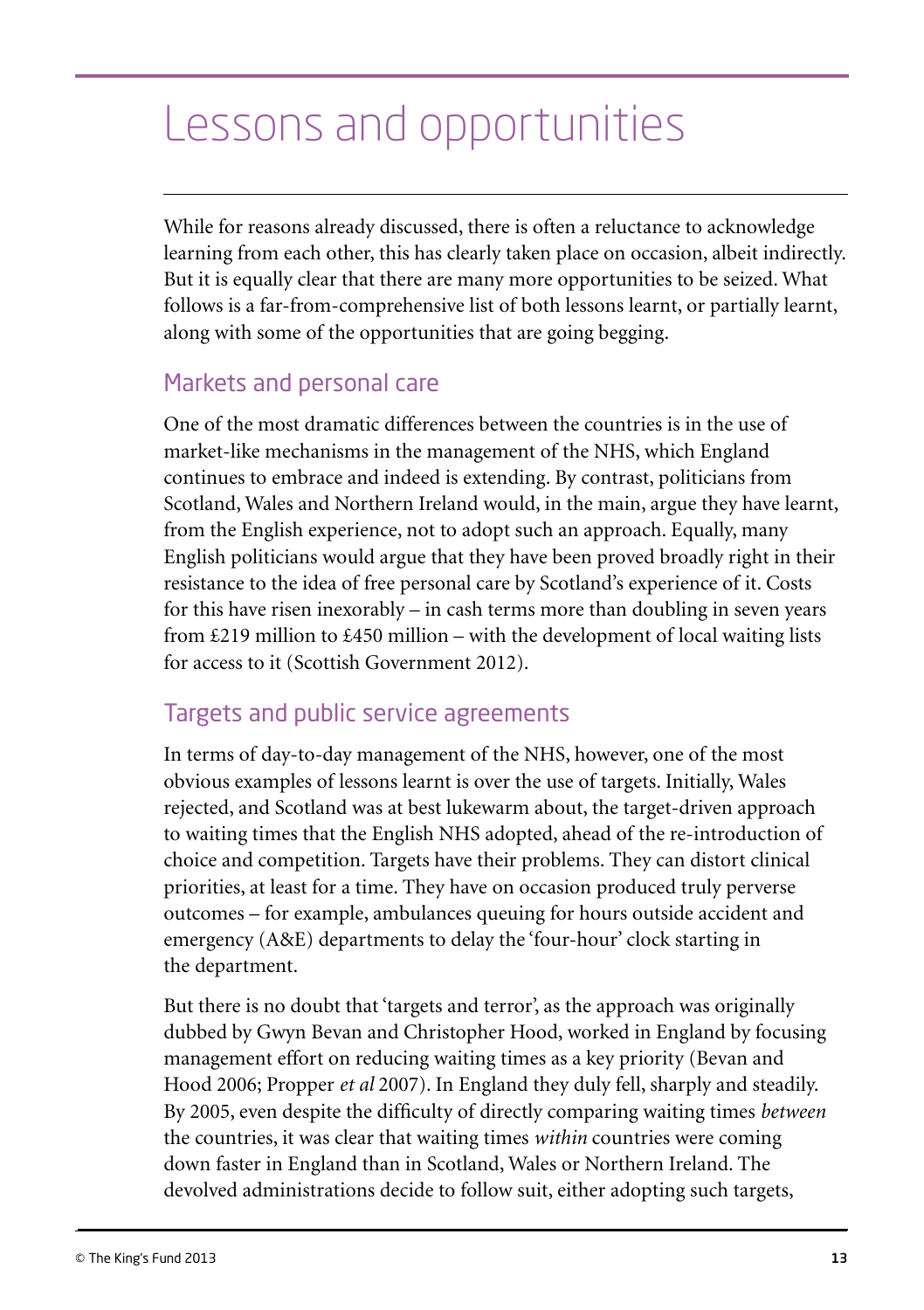<span id="page-19-0"></span>or strengthening the political will behind them. In each case waiting times fell – although none of the devolved administrations adopted quite the draconian approach taken in England where a chief executive's job could, literally, depend on hitting the target if it was repeatedly missed. The 2010 coalition government in England, having first given the impression that it was abandoning waiting time targets, has now reaffirmed them, although they appear to be subject to less direct and aggressive performance management from the centre than was the case in the past. At the time of writing waiting times in England were holding up well, at least on the national measures, although this may change with the effects of the spending squeeze.

Northern Ireland also followed the broader English approach under Labour of detailed public service agreements for government more generally, not just for the health and social service department. There this approach has brought the same gains (such as clarity over what is expected to be achieved by the use of public money) and the same problems as in England. Some of the targets are very general in nature, many depend on action by more than one department, and attribution of success and failure is not easy. The Department of Health, Social Services and Public Safety performed poorly compared with other departments when the public service agreements were reviewed in 2011. But it is not clear that any penalties were incurred, or indeed that much action followed, as a result of that poor performance.

#### Data and transparency

Scotland has a long and honourable tradition of clinical audit that over the years, both before and after devolution, has helped inform the approach of the other countries. Like the English NHS, which declared quality to be the 'organising principle' of the service following the Darzi review of 2008 (Department of Health 2008), Scotland has put heavy emphasis on improving the quality of the service. In both cases that has been done in part in the belief that this will improve productivity and efficiency by eliminating error, repetition and waste. Wales too has moved to make quality more central. It would be difficult to decide who learnt what from whom in this area. But the parallel emphasis on quality is notable, even if hanging on to this as the central concept may prove challenging as the money gets tighter. Comparing the somewhat differing approaches may well offer lessons.

Furthermore, particularly in the wake of the recent Francis report into care at the Mid Staffordshire NHS Foundation Trust (Francis 2013), England appears to be poised to publish far more data on clinical quality, performance and patient experience. How this 'transparency' agenda plays out will provide lessons for all four countries.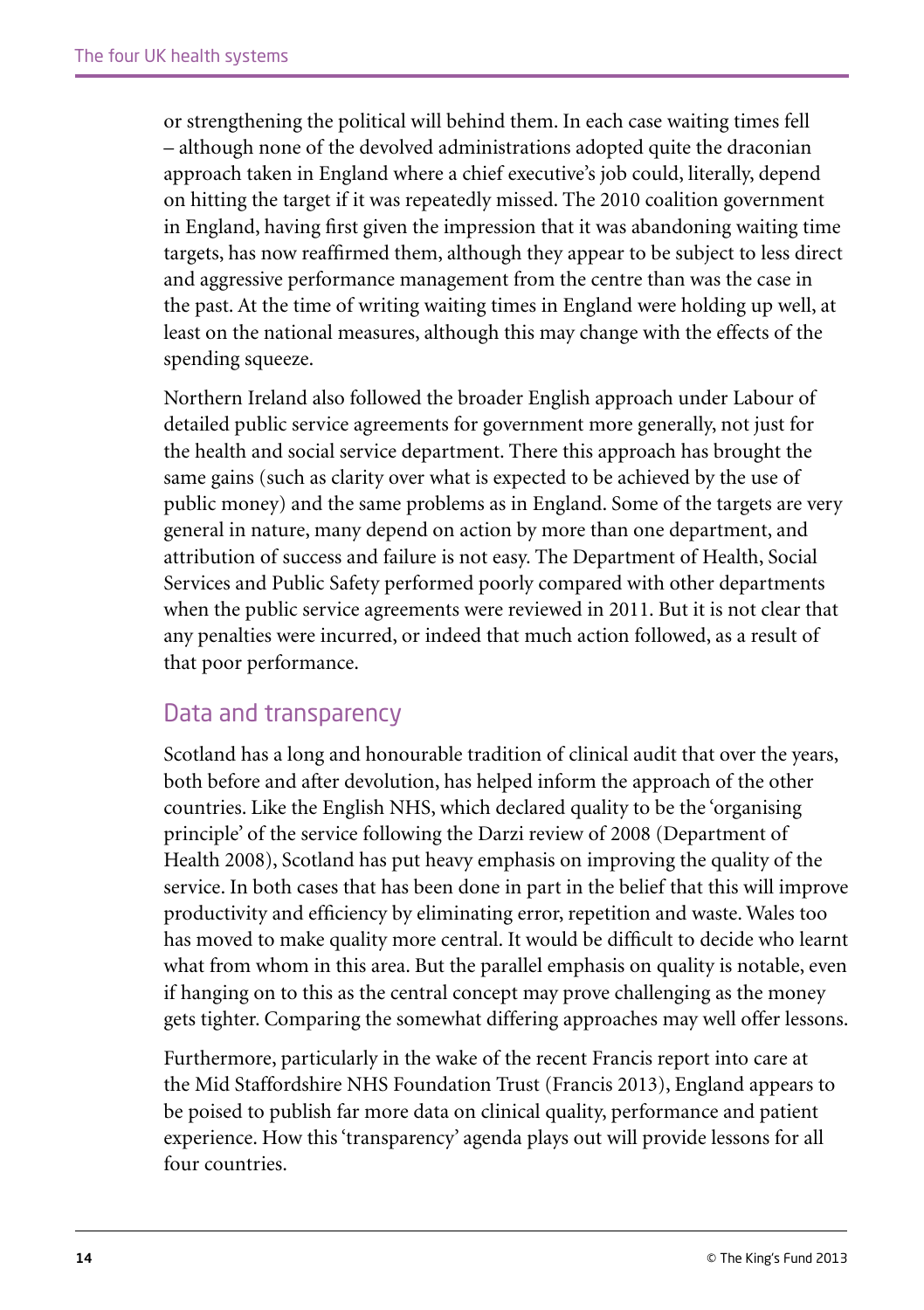### <span id="page-20-0"></span>Health technology assessment

After England established in 1999 the National Institute for Clinical Excellence (now known as the National Institute for Health and Care Excellence, or NICE), Scotland set up the Scottish Medicines Consortium in 2001. It has a narrower remit than NICE, concentrating on advising which medicines the Scottish NHS should and should not adopt, as opposed to broader health technology assessment. Since its foundation, NICE's remit has expanded enormously to include guidelines on best practice, such as the best organisation of services, as well as more recently a similar role in social care and public health.

Over the years, the Scottish Medicines Consortium and NICE have reached conclusions that are remarkably – and reassuringly – similar on the provision of medicines. In the early years, the fact the Scottish Medicines Consortium reached its conclusions more quickly than NICE clearly contributed to a speeding up of NICE's own decision-making processes. In a move that arguably undermines NICE's role, the decision of the English coalition government to create a cancer drugs fund has put pressure on Scottish Health Ministers over the availability of some newer cancer drugs in Scotland.

NICE's recommendations are, broadly speaking, followed in Wales and Northern Ireland.

#### Inspection and regulation

In 2003, the Scottish Medicines Consortium became part of Quality Improvement Scotland while retaining its own identity within that. Quality Improvement Scotland brought together in one organisation the consortium, the pre-existing production of guidelines for the Scottish NHS, and other elements of the Scottish system that at least in part mirror England's Healthcare Commission (the then NHS inspectorate), the National Patient Safety Agency, and the Modernisation Agency (now the NHS Institute for Innovation and Improvement). Since 2011, Quality Improvement Scotland has been renamed Health Improvement Scotland, adding inspection of private sector clinical facilities to its role. Inspection of services in Scotland is heavily clinically led through peer review, with significant patient input.

Wales has a Healthcare Inspectorate covering both the public and private sectors, while Northern Ireland relies on a Regulation and Quality Improvement Authority.

In England, inspection has morphed its way through various bodies into the Care Quality Commission, which is now, in the wake of the Francis report (Francis 2013), again rethinking its approach to inspection and regulation.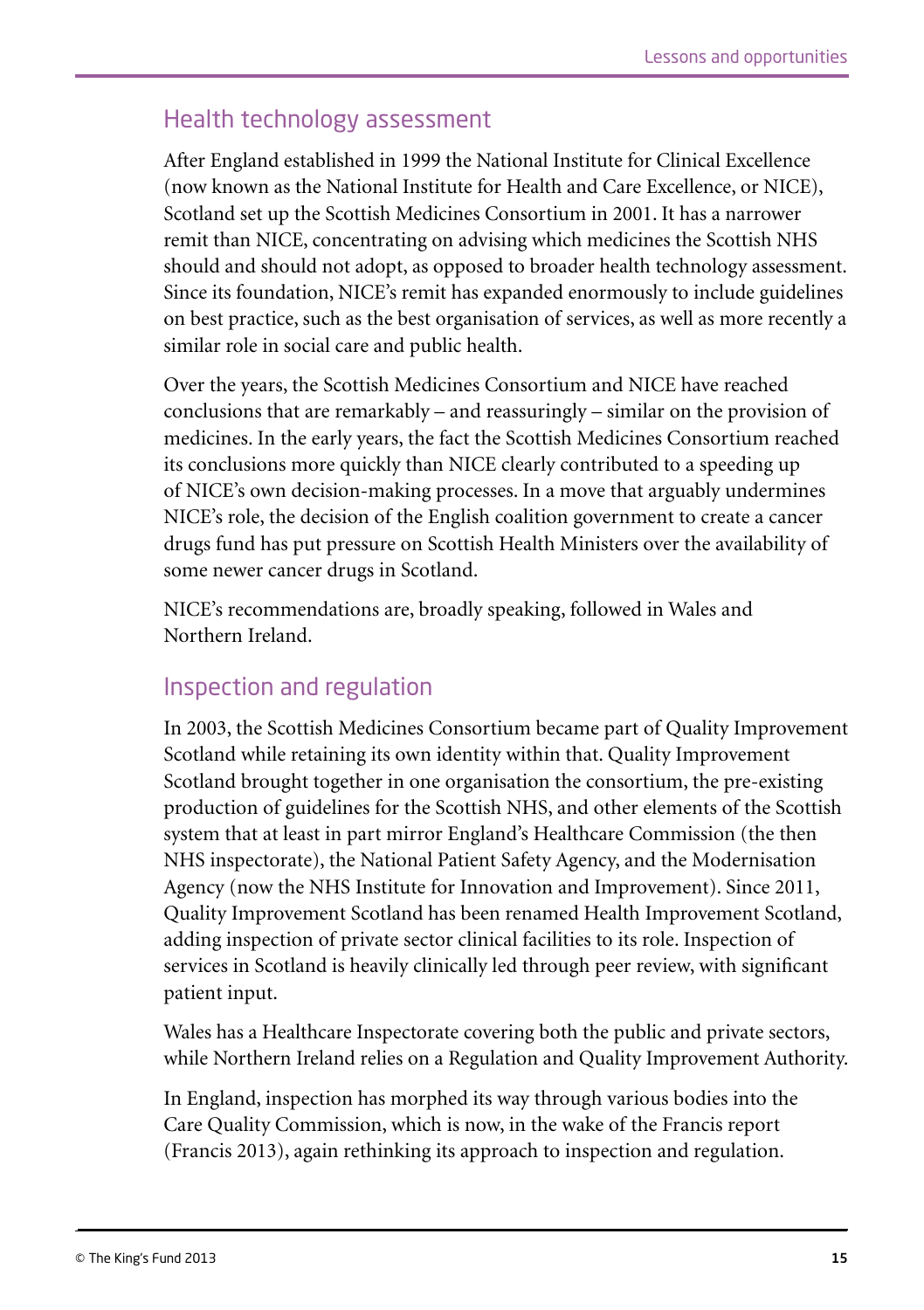<span id="page-21-0"></span>Given the longstanding struggle over *how* to inspect hospital services effectively, the opportunities to learn at least something from differing approaches are obvious.

### Public health

All four countries face very similar challenges over public health – rising obesity, excess alcohol consumption, a proportion of their population who still smoke to name but three – even if the scale of these challenges varies by country.

On both smoking and alcohol there has been a regulatory response, but not a consistent one in either time or degree across the four countries. Scotland pioneered a smoking ban in public places. The other three countries followed suit shortly afterwards. However, differences in the legislative timetables, and the gaps between legislation and implementation, hide the degree of controversy over this, and the extent to which the Scottish debate and experience clearly had an influence elsewhere. Scotland implemented its ban in 2006. Wales and Northern Ireland followed shortly afterwards, and England, after considerable controversy within the Labour government, followed suit in 2007.

Scotland has legislated for a minimum price for alcohol, although at the time of writing it remains subject to legal challenge and has yet to be implemented. England has outlawed the sale of alcohol at below the cost and tax price and has repeatedly considered the idea of a minimum price for alcohol but, as yet, has not implemented it.

#### Workforce and size

There are clearly issues around size, from which Scotland, Wales and Northern Ireland could potentially learn from each other. Indeed England might be able to glean something in terms of manageable regions or areas.

There are workforce problems in all four countries, but size appears to exacerbate them particularly in Northern Ireland and Wales. In the area of medical staffing, for example, these two countries appear to be especially vulnerable to the loss of key specialists given that each has relatively little alternative provision. England is displaying a growing tendency to concentrate more specialist services in more specialist hospitals, for a mix of training, medical roster and quality of service reasons. That may well have a knock-on effect for smaller Welsh district general hospitals outside Cardiff and Swansea as doctors in training, and indeed those seeking consultant posts, gravitate towards hospitals that are perceived to provide a higher quality of service. There are already, for example, difficulties in recruiting sufficient paediatricians to staff the existing hospitals in Wales.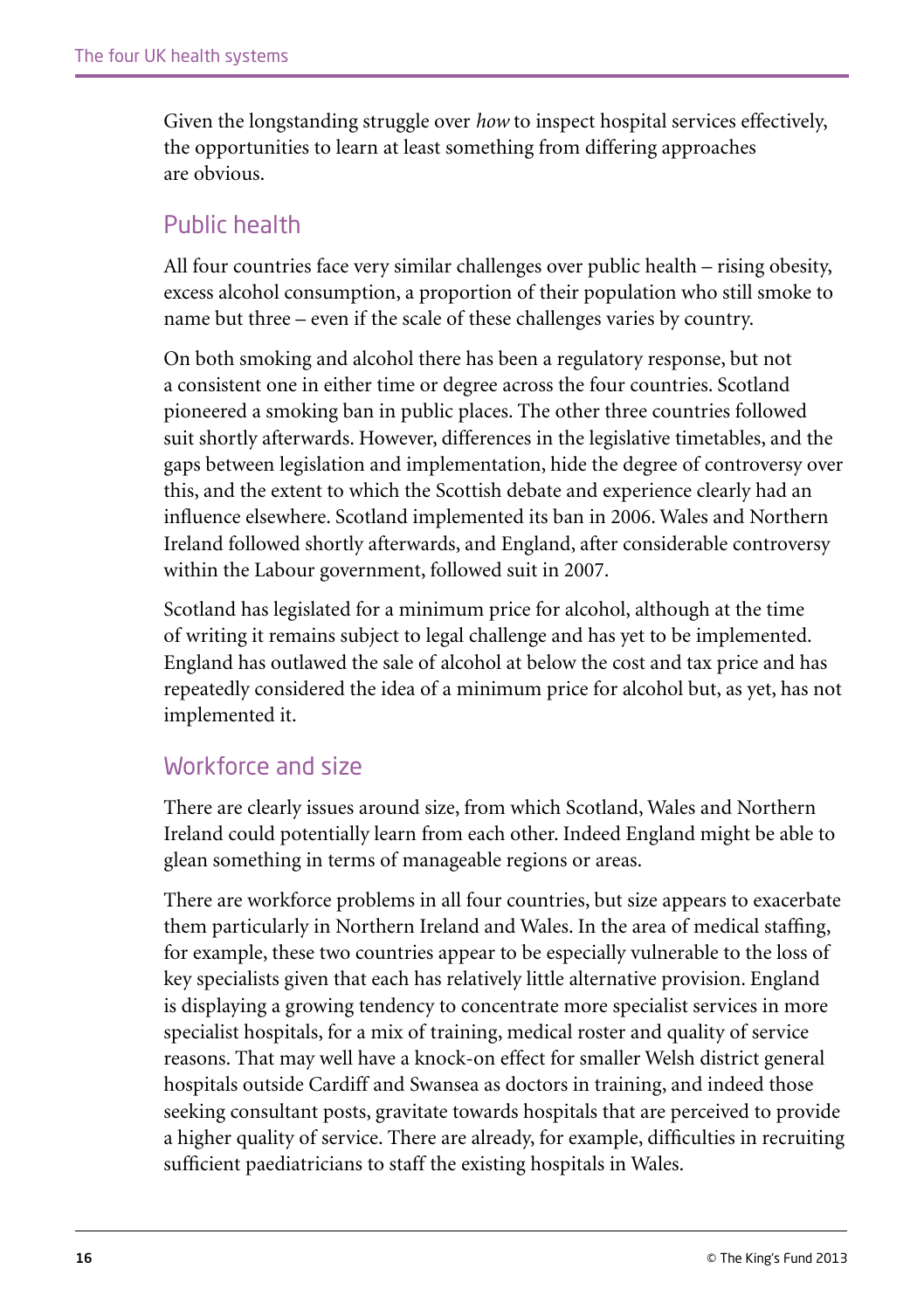<span id="page-22-0"></span>Some things may be easier to do in smaller countries; some harder. An understanding of the reasons for this would be helpful.

There are also broader questions that Scott Greer and Alan Trench have raised about the longer-term tensions that could emerge over, for example, policy for communicable disease control, as well as other changes that could affect the various countries' ability to recruit and retain professional workforces as pay and broader terms and conditions start to diverge between the four. The recent agreement on a new contract for GPs in Wales and in Scotland, and the evident tensions over a somewhat different new GP contract in England, is an example of that. If terms and conditions start to diverge significantly, the result could be unintended professional flows from one country to another. The same potentially applies to education and training, where it is entirely possible that the redesign of health care will produce new roles in one country or another that have no strict equivalent in the others (Greer and Trench 2010).

### Integrated care

Better integration of care is high on the agenda in all four countries, though there is often no common definition of what integrated care means. Is it merely better integration between primary and secondary care? Or does it mean between either or both of those and community care? Does it mean all three elements along with social care? Or better integration of physical and mental care? And does achieving better integration require new organisations, or merely new governance arrangements – or new ways to challenge professional and behavioural boundaries, or new funding mechanisms? If so, which ones?

In all four countries, the bulk of GPs remain independent contractors while the responsibility for the oversight of primary care lies in different places in the different countries. Simply allocating oversight of primary care to a single managerial body, as in Scotland, Wales and Northern Ireland, does not yet appear to make it appreciably easier to integrate primary and secondary care. Scotland has a policy allowing boards to increase their own provision of GP premises, allowing larger, purpose-built surgeries that could also accommodate community services (a narrow but nonetheless useful form of integration). Capital for that development, however, is now decidedly limited.

A forthcoming paper to be published by The King's Fund looks at integrated care in Scotland, Wales and Northern Ireland more closely (The King's Fund, forthcoming). Preliminary analysis suggests that Scotland appears to have made more progress, perhaps in part due to its relative organisational stability over the past decade and the commitment of successive ministers and leaders in both the NHS and local authorities.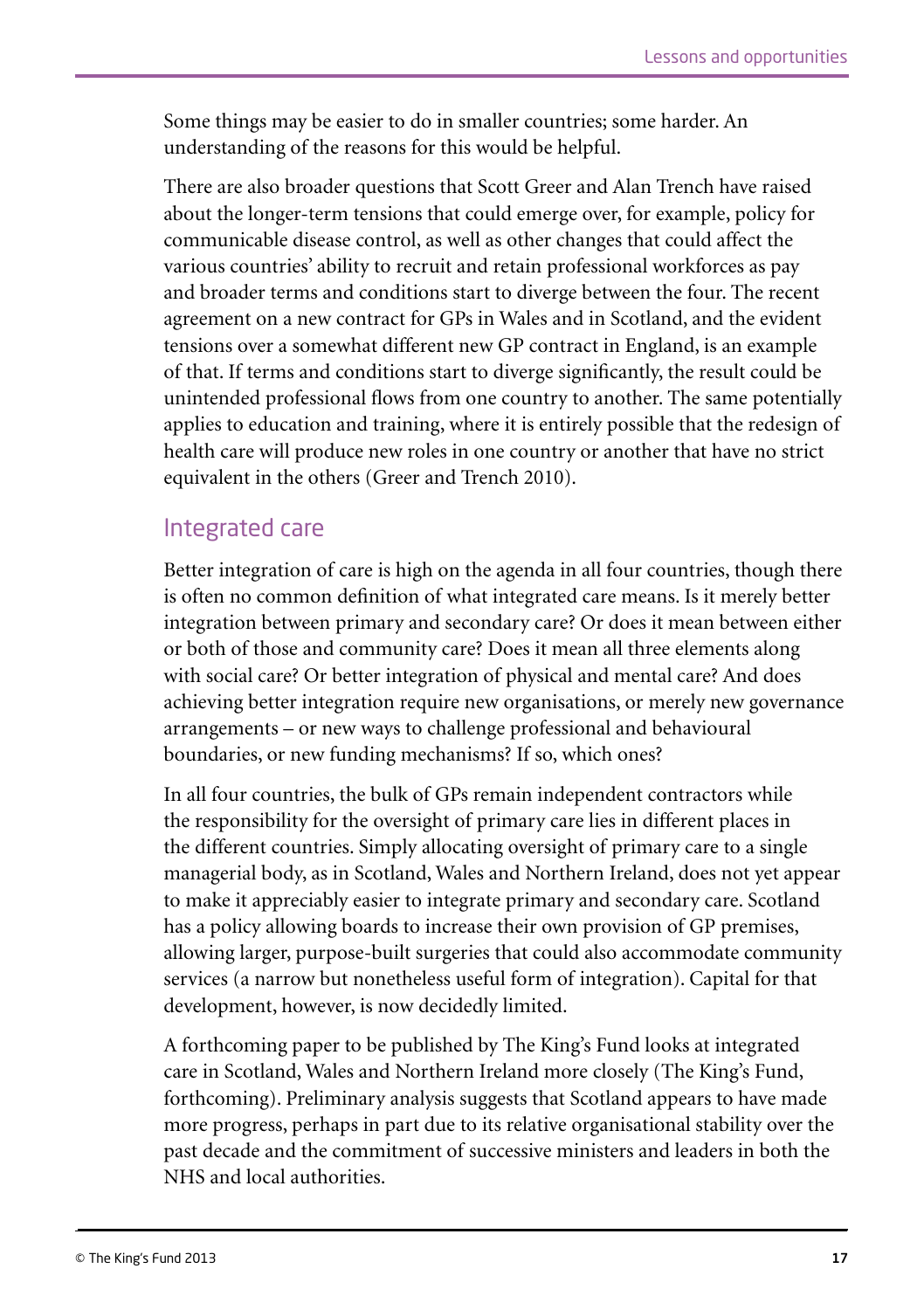<span id="page-23-0"></span>An impact on emergency bed use and on delayed transfers can be demonstrated, as can lower than projected use of care homes, with managed clinical networks playing a part in this. Even so, health boards have struggled to bring about any significant shift of resources from hospitals to the community, hence the introduction of the new health and social care partnerships in a bid to tackle that.

Northern Ireland, despite common funding of health and social care, has some local examples of innovation. But there is little systematic evidence of measurable improvements for the population as a whole from what, purely on the face of it, is the most integrated funding system in the United Kingdom. Paradoxically, it may have made social care more subservient to health care.

Wales is still at an early stage, but there is evidence that emergency admissions and re-admissions for conditions such as chronic obstructive pulmonary disease and diabetes have declined significantly, though from a poor base and for a range of reasons (The King's Fund, forthcoming).

However, the comparisons are not helped by having different data sources and differing availability of evidence in the three countries.

One interesting question is whether the new arrangements in England will make integration of health and social care any easier. In England, GPs should now have a powerful voice in commissioning. They will also, however, have a more direct interest in the commissioning of social care, and be more answerable to local authorities for their health provision, through the health and well-being boards. At the same time, CCGs might, at least in theory, have an interest in improving their poorest performing practices, even though the contract for general practice will be held by NHS England.

Whatever the answers to these questions – and despite the differences in managerial approaches – there is clearly much that could be learnt by the countries from their differing efforts to achieve what is now widely accepted to be a key policy goal across all four countries.

#### Prescription and car park charges

The differing approaches to prescription and car park charges, though relatively narrow issues, are notable. In England both appear on the political agenda from time to time. Indeed, just ahead of the 2010 election, Labour announced plans to phase out most hospital car park charges in England over three years – a measure promptly scrapped by the Conservative/Liberal Democrat coalition.

Under Labour in England, the rate of increase in prescription charges was constrained. But there has been no willingness to move towards abolition as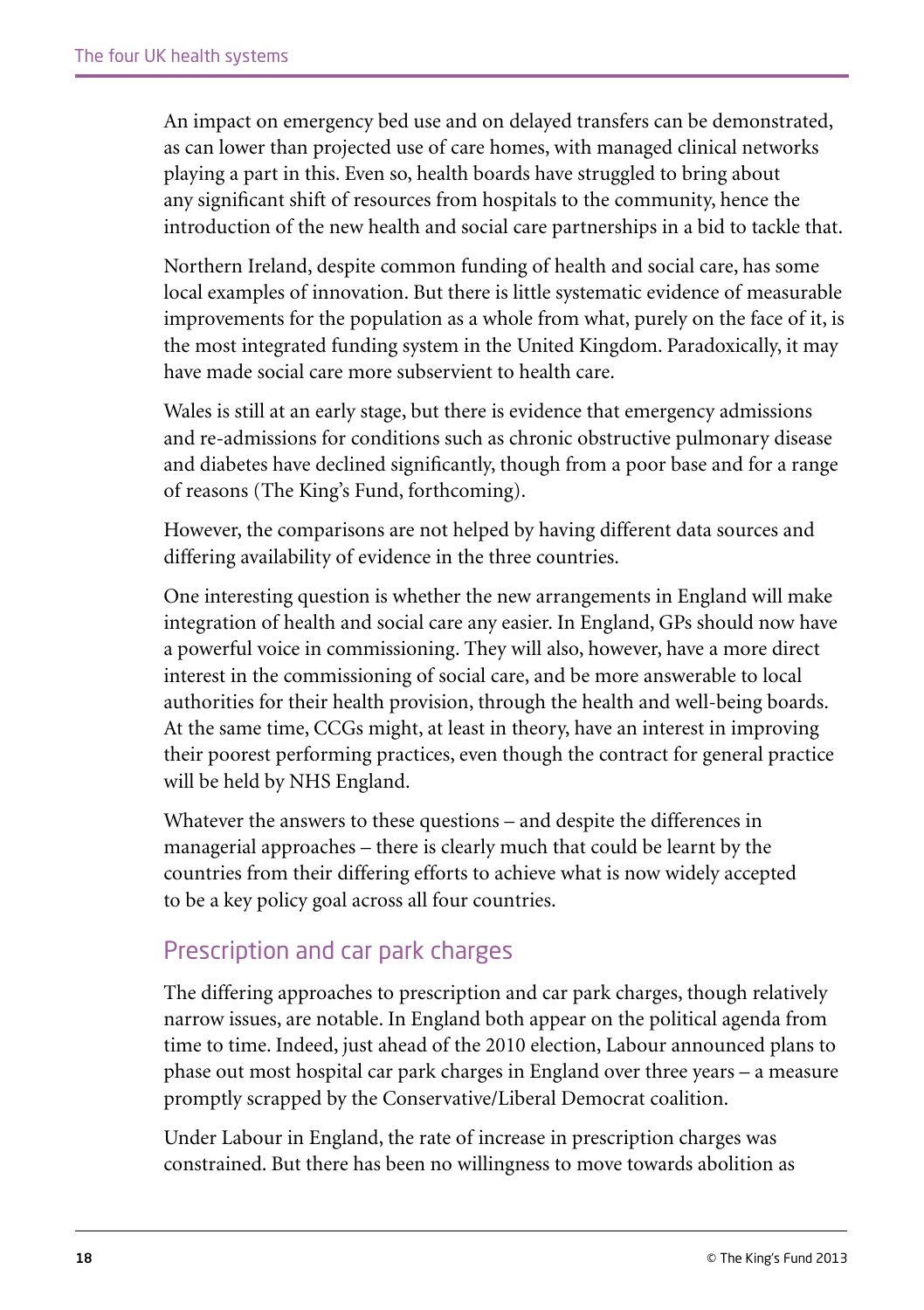<span id="page-24-0"></span>there was in Scotland, Wales and Northern Ireland. Labour in England argued, as does the coalition, that the money raised (some £450 million in England, or very roughly 0.5 per cent of the budget) should not be lost.

The argument around prescription charges is that while almost 90 per cent of prescription items in England are still dispensed free, the charge deters people whose earnings are only just above the qualification level from getting treatment.

In practice, when Wales abolished prescription charges there was less of a surge in prescriptions than might have been expected. Overall, there was a roughly 1.5 per cent increase in Wales over and above the rise that anyway occurred in the northeast of England, whose population in socio-economic terms is broadly similar (Cohen *et al* 2010). As health service budgets tighten, it will be interesting to see if free prescriptions survive in the devolved administrations, or whether charges will return – as they did nationally when the then Labour administration abolished them in 1965 but reinstated them three years later due to economic difficulties.

Harder to discern is whether a rise in prescribing following the abolition of charges is a reflection of unmet need finally being met, or merely the result of people claiming something that is now free. An attempt to answer that question has been made in Wales (Groves *et al* 2010). But the availability of linked records in Northern Ireland offers a richer opportunity to explore that issue. Given that it is possible that increased charges for prescriptions may come back on to the English agenda – or the restoration of charges in the devolved administrations – a clearer answer to the question of how far charges are a barrier to necessary care would be valuable.

### Hospital reconfiguration

All four countries face controversial hospital reconfigurations. England now has an unsustainable provider regime for dealing with the most extreme examples of clinically or financially failing trusts. That issue is likely to become larger if the current desire to move more care out of hospital is realised. There can be powerful cases for re-organising services on clinical grounds that are not driven by finance, even if financial savings may follow. For example, the reshaping of London's A&E stroke service into just eight centres.

Northern Ireland has undertaken a recent review of its health and social care services (the Compton report). The review pointed out that if the pattern of hospital services mirrored that in England, then Northern Ireland would have just four acute hospitals rather than eleven (Compton 2011). Scotland and Wales both face significant changes to the number of hospitals they have, and what precisely those hospitals should be doing. How the countries attempt to build support for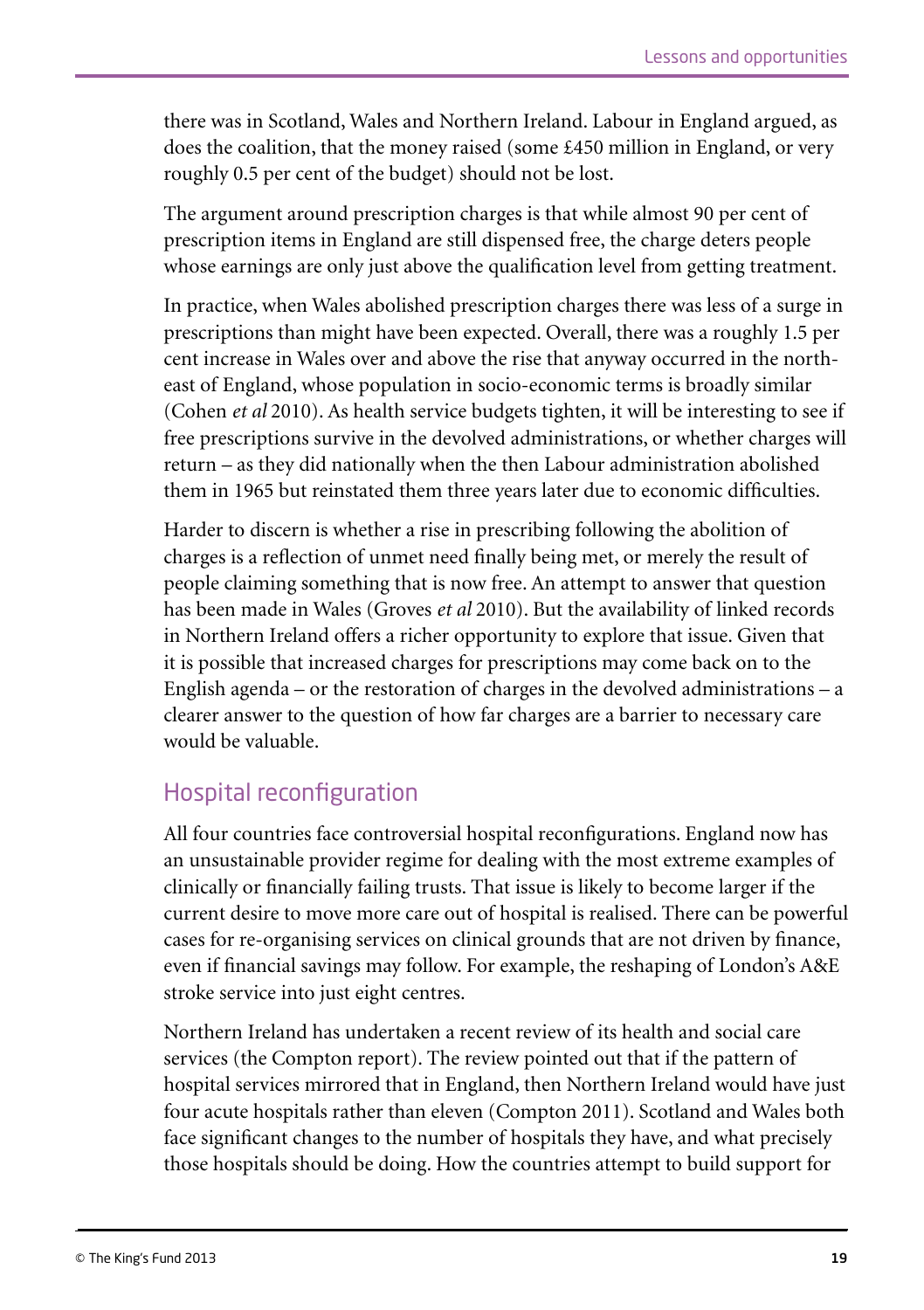<span id="page-25-0"></span>changes to the shape of hospital services, and how far they are able to reconfigure them may well offer learning opportunities.

As outlined above, England in recent years has attempted to ensure that decisions about reconfigurations are more technocratic and less subject to emotion and political lobbying. However, one key counterpoint to this has been the development of an accelerated special administration, or 'failure' regime – the unsustainable provider regime – for those NHS trusts that have hit apparently insuperable financial problems.

This arrangement, legislated for by Labour, has recently been used for the first time in south-east London. One of its effects, however, is to bring the final decision very clearly back to the Health Secretary's desk. He or she has to accept, reject or modify the special administrator's recommendation.

In theory, this sounds little different to deciding upon a recommendation from the Independent Reconfiguration Panel. In practice, certainly in the one example to date, it feels very different, chiefly because the issue affected four large hospitals across the whole of south-east London – ie, a very large service change which had knock-on effects to adjacent hospitals. Compared to decisions on recommendations from the Independent Reconfiguration Panel, this felt much more like a ministerial decision – or appeared much more transparently like one. The expectation is that the special administration regime will have to be used in other parts of England.

Highly controversial though it has been on its first outing, the unsustainable provider regime does nonetheless have the advantage of bringing longstanding issues to a head regarding the viability of services, in terms of both quality and finance.

More locally in England, the local authority overview and scrutiny committees remain. But proposals for changes to services will also be discussed in the new health and wellbeing boards, which bring together the interests of local authorities and the CCGs. Again it remains to be seen whether closer involvement of local authorities in commissioning will make change of service easier or harder.

#### Management and bureaucracy

There are concerns in all four countries about bureaucracy – using the word less to cover actual management costs than the number of bodies involved in health care. Audit Scotland, for example, in 2011 criticised the 'cluttered institutional landscape', and complex governance and accountability arrangements for community health partnerships, which are now being re-organised into health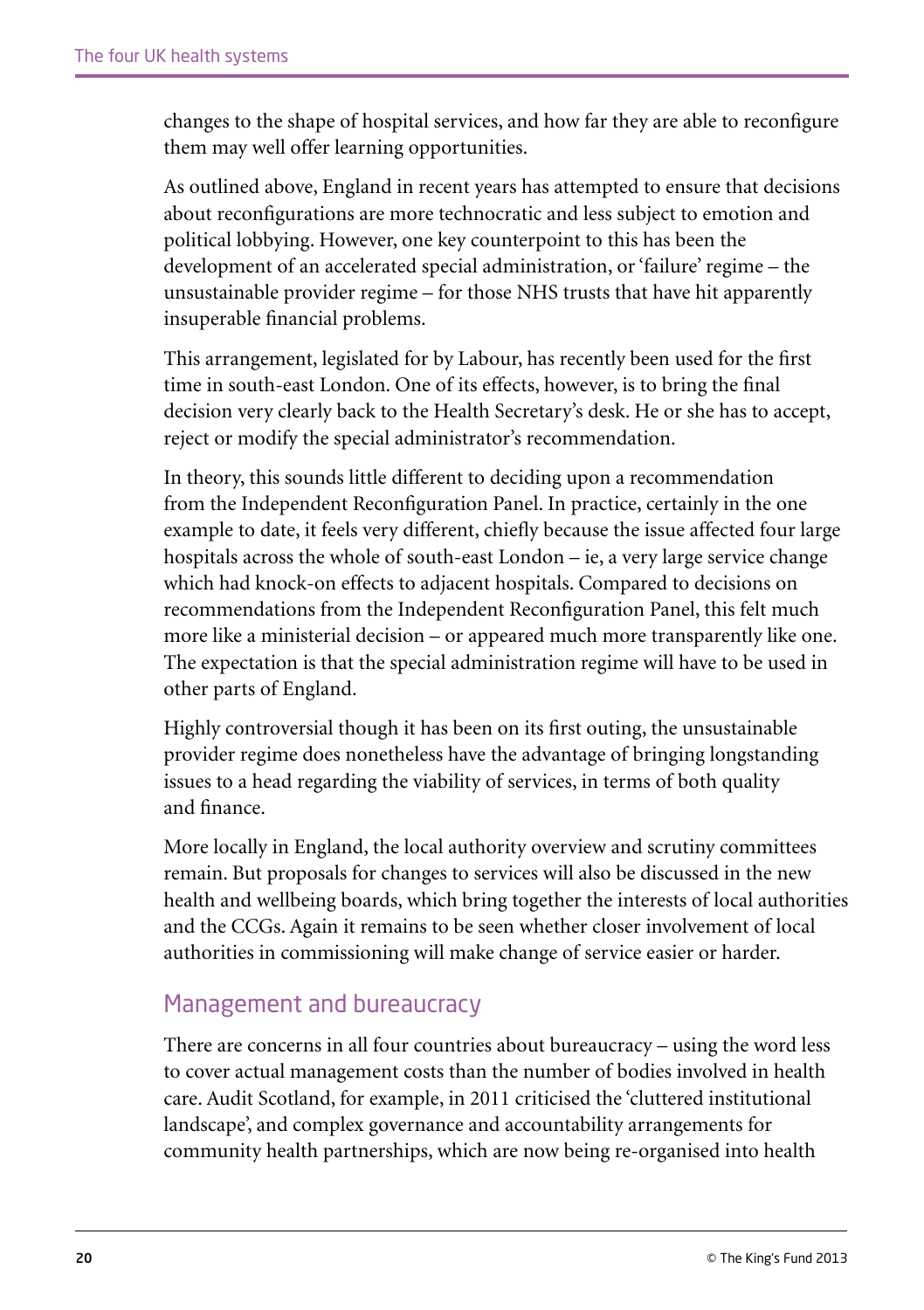and social care partnerships. There are questions in Northern Ireland over whether the current re-organisation has in fact reduced the size and function of the 'quango state' involved in health. In Wales there is concern that the new local health boards may be too large and remote.

While one justification for the major restructuring of the English NHS was to cut management costs, the reforms have in fact spawned a plethora of new or nascent bodies, not all of them statutory. Aside from NHS England with its extensive responsibilities for commissioning specialist services, approving CCGs and holding the primary care contracts, there is the NHS Trust Development Authority, tasked with steering remaining trusts towards foundation trust status. In addition to the 211 CCGs, there are also clinical senates, academic health science networks, local education and training boards to provide the new arrangements for education and training, health and wellbeing boards, and assorted re-cast clinical networks, to name but a few. Perhaps presciently, Mike Farrar, chief executive of the NHS Confederation recently warned of the dangers of a 'tsunami' of bureaucracy (NHS Confederation 2012). He has led a review of the bureaucratic and regulatory burden on the English NHS with the aim of reducing that by one-third. Some of its recommendations are clearly specific to England (Farrar 2013). But the part of its remit relating to information and data collection may well also have lessons for the other three countries.

Some of these studies may be more fruitful if the comparison is between Scotland and Wales, or between Wales and parts of England. For example, there have been studies that have chosen to compare Wales solely to north-east England where the socio-demographic characteristics of the populations, and the geography, are more comparable than between Wales and England as a whole. Both the Nuffield Trust's 2010 assessment of performance and funding in the four countries and the Wanless review of health and social care in Wales in 2003 did that (Connolly *et al* 2010; Wanless 2003).

These are just a few of the more obvious areas where the countries could learn from each other. There are plenty of others, not least Scotland's greater and earlier success in getting an electronic and shared summary care record in place, despite England investing vastly greater sums in its National Programme for IT, otherwise known as Connecting for Health. Equally, Scotland and England have both created clinical networks – non-statutory networks of clinicians in particular diseases or medical specialisms – as a means of both raising the quality of service and re-organising how and where they are delivered, sometimes on a 'hub-andspoke' approach. There is plainly potential for clinical networks in the different countries to learn from differing approaches to the same core idea.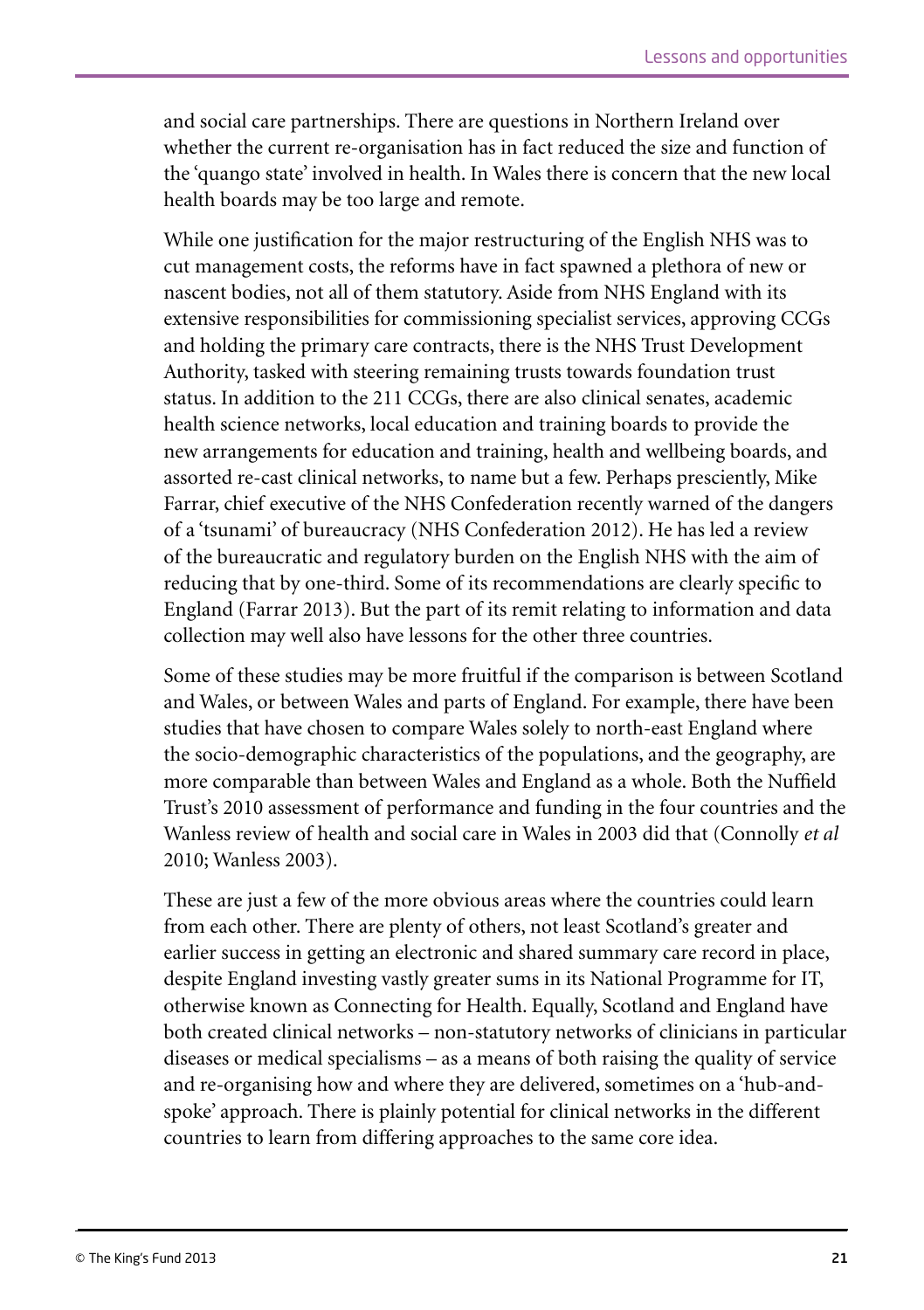# <span id="page-27-0"></span>Conclusion

As the outline above makes clear, it is not that there is no cross-country learning and indeed more of it will take place. Public Health England and Public Health Wales, for example, are planning a joint study on the effectiveness of public health policies not just in Wales and England but in smaller jurisdictions more similar to Wales, including Scotland, New Zealand and British Columbia.

But the most striking conclusion that remains after any attempt, however shallow, to compare the NHS across the four countries of the United Kingdom is that there is a huge opportunity going to waste.

After all, the four countries are facing essentially the same issues. All face severe financial pressure, although it is more pronounced in some countries than others. Spending is set to be at best flat in real terms until at least 2014 – with NHS spending already declining in real terms in Wales, Scotland and Northern Ireland. There is the distinct possibility that money will get even tighter in the immediately succeeding years as the UK government seeks to eliminate the deficit.

All four countries face similar pressures from technological advance, from an ageing society, from obesity and other public health issues. Equally, there is a broad consensus in the policy and managerial community across the four countries that more care needs to be moved out of hospital and into community settings, including into primary care and patients' own homes. That implies a significant reconfiguration of hospital services, though the extent to which that implies complete closure of hospitals – always a controversial issue – looks likely to vary between countries.

The difficulty of assembling timely and genuinely comparable data means, however, that it is remarkably hard to say which country is doing better, or getting better value for money compared to the others.

Even where differences are longstanding – such as Northern Ireland's approach to combining the management of health and social care – there is a shortage of studies to demonstrate whether managing the two together has produced better or worse results.

In the interests of transparency and value for money, the governments of the four countries really should swallow their fear and pride and take steps to make the data comparable.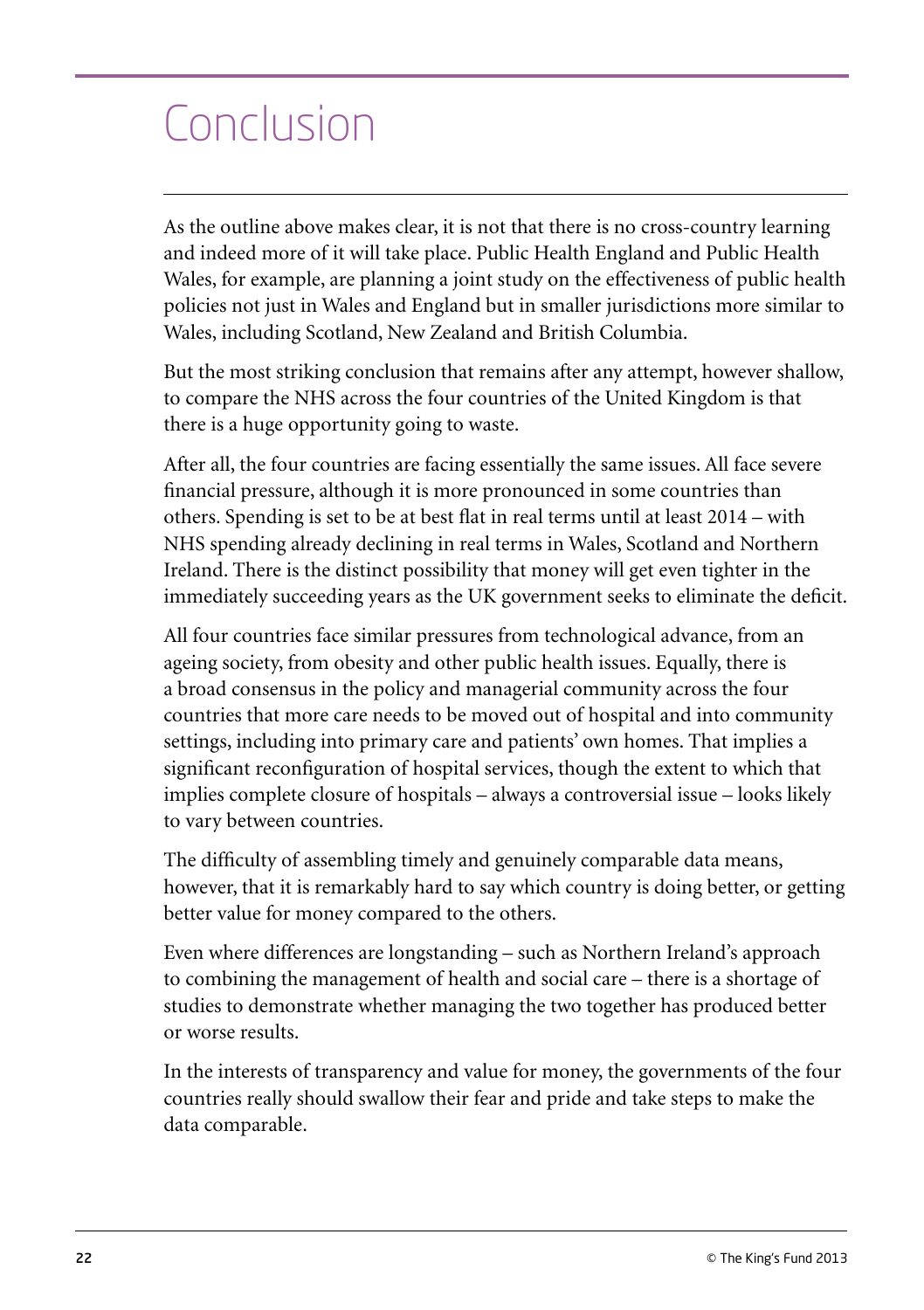A whole systems comparison between the four countries may be an overambitious agenda. But more comparable data would allow a better answer over time to a whole range of key issues around the organisation of clinical care, mechanisms for change, the means for achieving more integrated care and much else.

It is impossible not to echo the conclusion of a Welsh Audit Office report in June 2012: that the four health departments are charged with securing value for public money. And that the four health services offer a natural starting point to better understand the factors that affect value and the impact of diverging health policies and systems on performance.

To bring this about, ministers and their health departments need to agree the specific indicators that would provide the most insight, establish the data needed to make comparisons and identify how to collect and collate that data cost-effectively.

This is a call to arms that should be answered. In the meantime academics, their funders and others should do whatever is possible with what is available. And they should do so without fear of the answers. It is a public duty.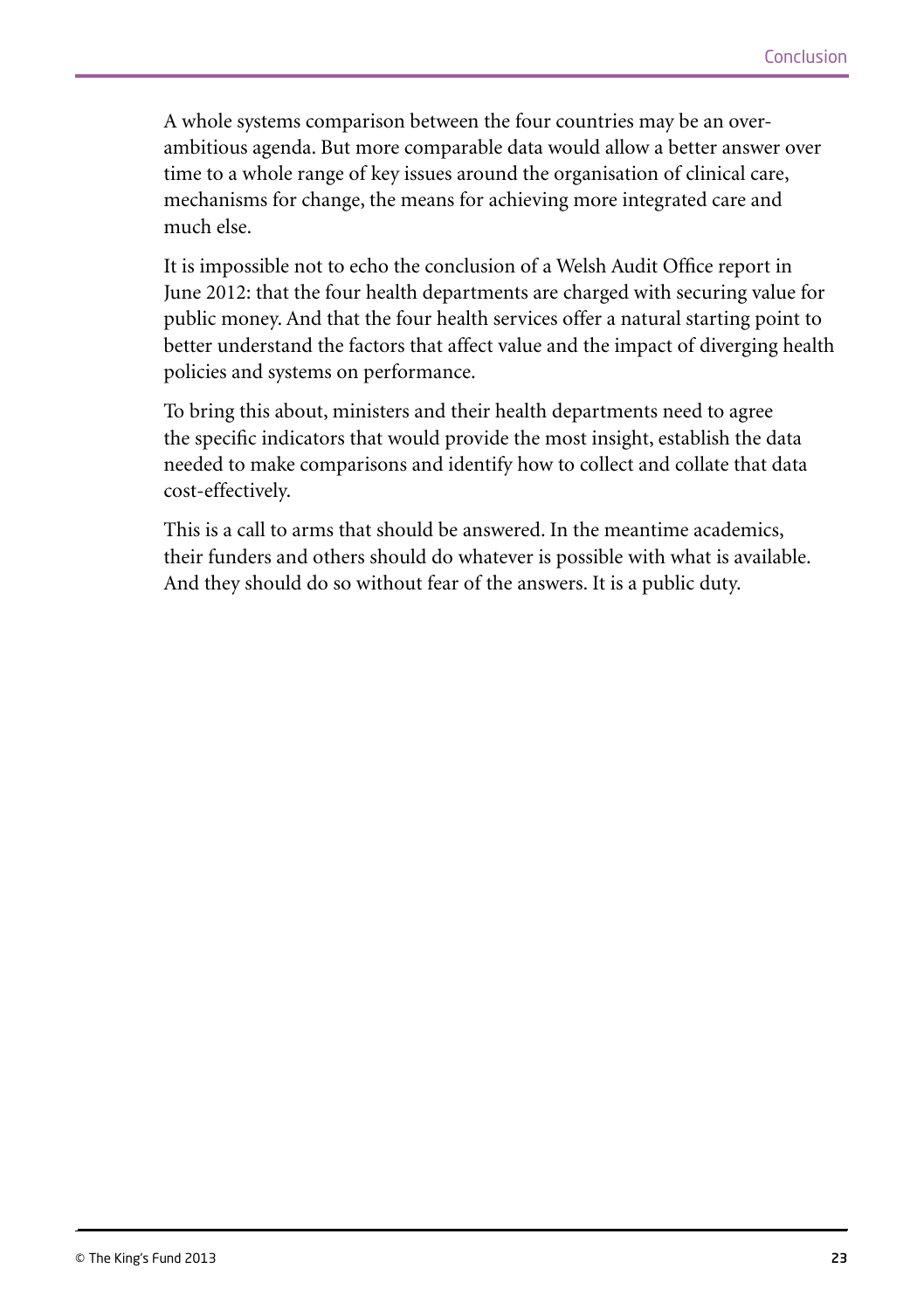### <span id="page-29-0"></span>References

Bacon N, Samuel P (2012). *Partnership in NHS Scotland 1999 – 2011*. Swindon: ESRC.

Bevan G, Hood C (2006). 'Targets and gaming in the English public health system'. *Public Administration*, vol 84, no 3, pp 517–38.

Bevan G, Mays N, Connolly S (2010). *Funding and Performance of Healthcare Systems in the Four Countries of the UK*. London: Nuffield Trust. Available at: [www.nuffieldtrust.org.uk/publications/funding-and-performance-healthcare](http://www.nuffieldtrust.org.uk/publications/funding-and-performance-healthcare-systems)[systems](http://www.nuffieldtrust.org.uk/publications/funding-and-performance-healthcare-systems) (accessed on 23 April 2013).

Cohen D, Alam MF, Dunstan FDJ, Myles S, Hughes DA, Routledge PA (2010). 'Abolition of prescription co-payments in Wales: An observational study on dispensing rates'. *Value in Health*, vol 13, no 5, pp 675–80.

Commons Health Select Committee (2010). Second report – Public Expenditure, HC paper 512 (December 2010).

Compton J (2011). *Transforming Your Care: A review of health and social care in Northern Ireland. The Compton Review*. Belfast: Department of Health, Social Services and Public Safety. Available at: [www.dhsspsni.gov.uk/transforming-your](http://www.dhsspsni.gov.uk/transforming-your-care-review-of-hsc-ni-final-report.pdf)[care-review-of-hsc-ni-final-report.pdf](http://www.dhsspsni.gov.uk/transforming-your-care-review-of-hsc-ni-final-report.pdf) (accessed on 23 April 2013).

Connolly S, Bevan G, Mays N (2010). *Funding and performance of healthcare systems in the four countries of the UK before and after devolution*. London: The Nuffield Trust. Available at: [www.nuffieldtrust.org.uk/publications/funding-and](http://www.nuffieldtrust.org.uk/publications/funding-and-performance-healthcare-systems)[performance-healthcare-systems](http://www.nuffieldtrust.org.uk/publications/funding-and-performance-healthcare-systems) (accessed on 13 May 2013).

Department of Health (2008). *High Quality Care for All: NHS next stage review final report*. Cm 7432. London: The Stationery Office.

Farrar M (2013). 'Reducing the Bureaucracy Burden on the NHS'. HSJ website. Available at:<http://m.hsj.co.uk/5055664.article> (accessed on 23 April 2013).

Feeley D (2012). *Overview of the NHS in Scotland's Performance 2010/*[11.](11.Edinburgh) [Edinburgh](11.Edinburgh): Audit Scotland. Available at: [www.audit-scotland.gov.uk/docs/](http://www.audit-scotland.gov.uk/docs/health/2011/nr_111215_nhs_overview.pdf) [health/2011/nr\\_111215\\_nhs\\_overview.pdf](http://www.audit-scotland.gov.uk/docs/health/2011/nr_111215_nhs_overview.pdf) (accessed on 23 April 2013)

Francis R (2013). *Final Report of the Mid Staffordshire NHS Foundation Trust Public Inquiry*. HC 818-I (2013). London: The Stationery Office. Available at: [www.midstaffspublicinquiry.com/report](http://www.midstaffspublicinquiry.com/report) (accessed on 13 May 2013).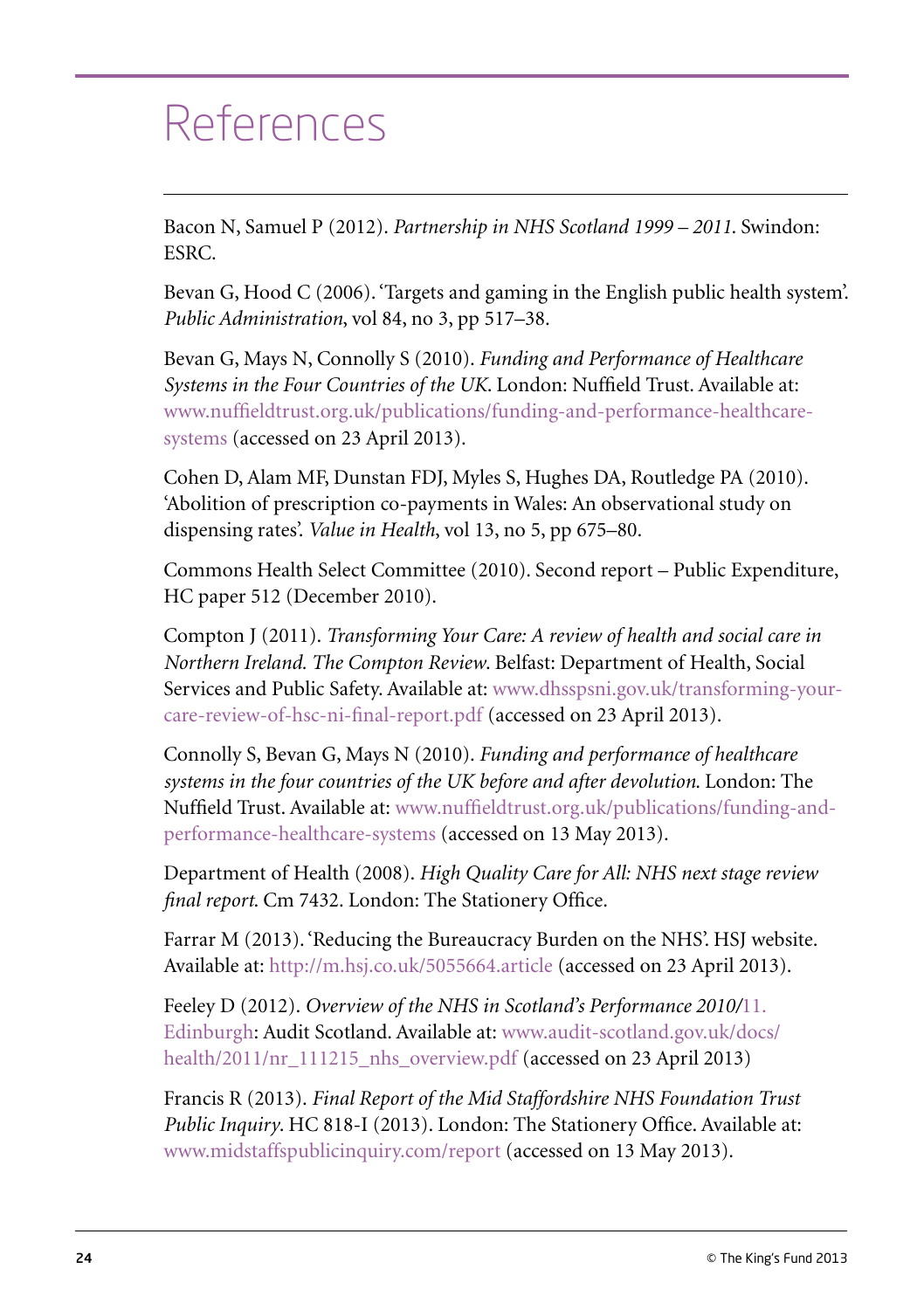Greer SL, Trench A (2010). 'Devolution and health policy'. *Policy and Politics*, vol 38, no 4, pp 509–25.

Groves S, Cohen D, Alam F, Myles S, Hughes D, Dunstan F, Routledge P (2010). 'Abolition of prescription charges in Wales: The impact on medicines-use in those who used to pay'. *International Journal of Pharmacy Practice*, vol 18, no 6, pp 332–40.

Institute for Fiscal Studies (2012). *Local Government Expenditure in Wales*. Institute for Fiscal Studies briefing note BN131. London: IFS.

McLaren J, Armstrong J, Harris R (2010). *Spending on Health*. Glasgow: Centre for Public Policy for Regions.

NHS Confederation (2012). 'New NHS Needs Freedom to Tackle its Biggest Problems'. NHS Confederation website. Available at: [www.nhsconfed.org/](http://www.nhsconfed.org/priorities/latestnews/Pages/New-NHS-needs-freedom-to-tackle-its-biggest-problems.aspx) [priorities/latestnews/Pages/New-NHS-needs-freedom-to-tackle-its-biggest](http://www.nhsconfed.org/priorities/latestnews/Pages/New-NHS-needs-freedom-to-tackle-its-biggest-problems.aspx)[problems.aspx](http://www.nhsconfed.org/priorities/latestnews/Pages/New-NHS-needs-freedom-to-tackle-its-biggest-problems.aspx) (accessed on 23 April 2013).

O'Neill C, McGregor P, Merkur S (2012). 'United Kingdom (Northern Ireland) health system review'. *Health Systems in Transition*, vol 14, no 10, p xvi.

Peckham S, Sanderson M, Entwistle V, Thompson A, Hughes D, Prior L, Allen P, Mays N, Brown M, Kelly G, Powell A, Baldie D, Linyard A, Duguid A, Davies H (2011). *A Comparative Study of the Construction and Implementation of Patient Choice Policies in the UK*. Final report. London: NIHR Service Delivery and Organisation programme. Available at: [www.netscc.ac.uk/hsdr/projdetails.](http://www.netscc.ac.uk/hsdr/projdetails.php?ref=08-1718-147) [php?ref=08-1718-147](http://www.netscc.ac.uk/hsdr/projdetails.php?ref=08-1718-147) (accessed on 23 April 2013).

Propper C, Sutton M, Whitnall C, Windmeijer F (2007). *Did 'Targets and Terror' Reduce Waiting Times in England for Hospital Care?*. Working paper 07/19. University of Bristol: Centre for Market and Public Organisation.

Scottish Government (2012). *Free Personal and Nursing Care, Scotland, 2010–11*. National Statistics Publication for Scotland. Available at: [www.scotland.gov.uk/](http://www.scotland.gov.uk/Publications/2012/08/4156) [Publications/2012/08/4156](http://www.scotland.gov.uk/Publications/2012/08/4156) (accessed on 13 May 2013).

Sutherland K, Coyle N (2009). *Quality in Healthcare in England, Wales, Scotland, Northern Ireland: An intra-UK chartbook*. London: The Health Foundation. Available at: [www.health.org.uk/public/cms/75/76/313/559/Quality%20of%20](http://www.health.org.uk/public/cms/75/76/313/559/Quality%20of%20healthcare.pdf?realName=kHRt2D.pdf) [healthcare.pdf?realName=kHRt2D.pdf](http://www.health.org.uk/public/cms/75/76/313/559/Quality%20of%20healthcare.pdf?realName=kHRt2D.pdf) (accessed on 23 April 2013).

The King's Fund (forthcoming). *Report on Integrated Care in Northern Ireland, Scotland and Wales*.